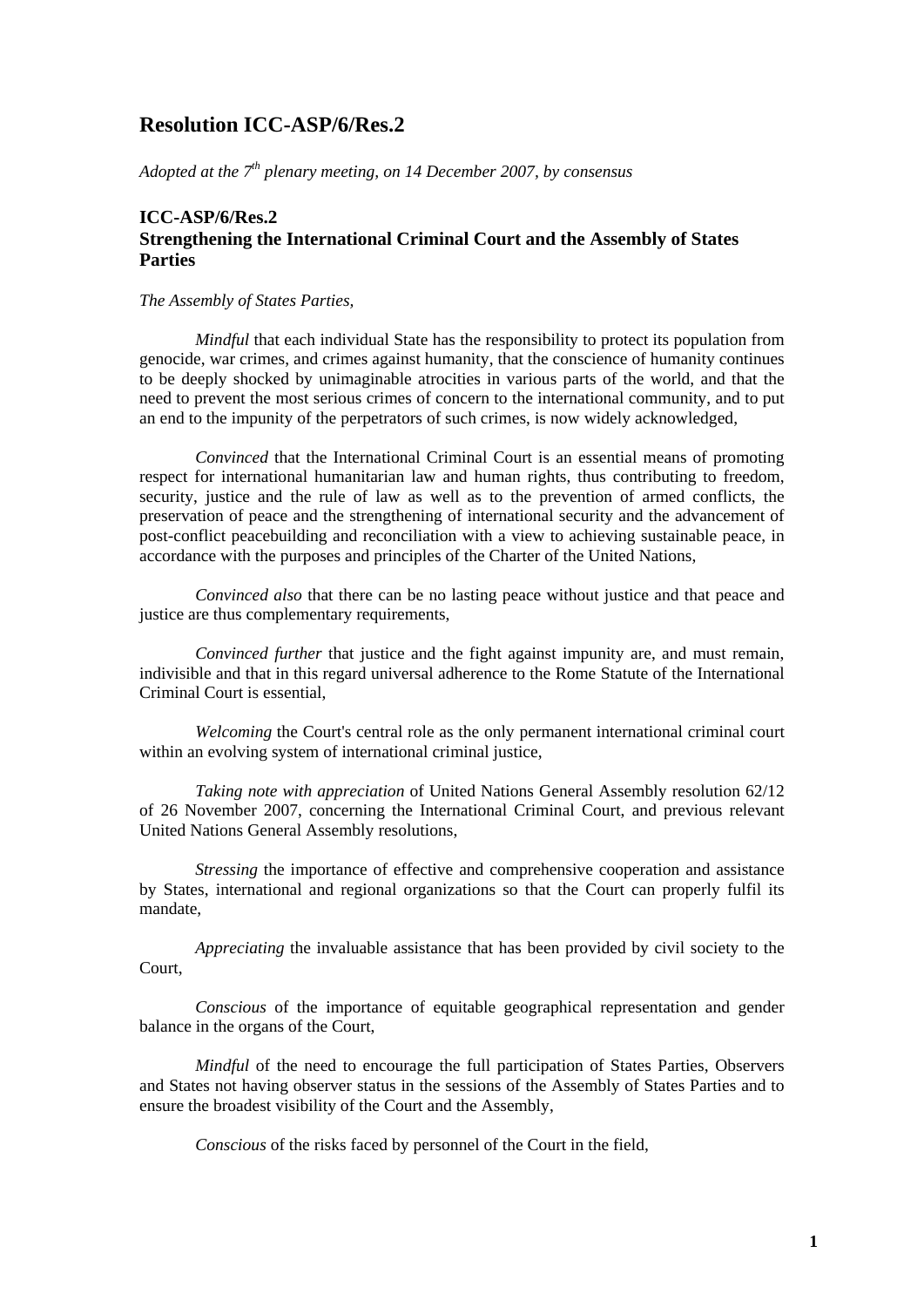*Desirous* of assisting the Court and its organs, notably through management oversight and other appropriate action, in performing the duties assigned to them,

## **A. Rome Statute of the International Criminal Court and other agreements**

1. *Welcomes* the States that have become a party to the Rome Statute of the International Criminal Court since the fifth regular session of the Assembly and *invites* States that are not yet parties to the Rome Statute to become so as soon as possible;

2. *Decides* to keep the status of ratifications under review, and to monitor developments in the field of implementing legislation, inter alia, with a view to facilitating the provision of technical assistance that States Parties to the Rome Statute, or States wishing to become parties thereto, may wish to request from other States Parties or institutions in relevant areas;

3. *Welcomes* the report of the Bureau regarding the implementation of the plan of action for achieving universality and full implementation of the Rome Statute,<sup>1</sup> *endorses* the recommendations therein,<sup> $2$ </sup> and *requests* the Bureau to continue to monitor its implementation and to report thereon to the Assembly during its seventh session;

4. *Stresses* that the integrity of the Rome Statute must be preserved and that treaty obligations emanating therefrom must be fully adhered to, *encourages* States Parties to the Rome Statute to exchange information and to support and assist each other to that end, particularly in situations where its integrity is being challenged, *reminds* States of the importance of upholding the spirit of the Statute, and *also urges* those States under an obligation to do so to cooperate with the Court in the fulfilment of its mandate;

5. *Welcomes* the States Parties as well as a non-State Party that have become a party to the Agreement on the Privileges and Immunities of the International Criminal Court, and *calls upon* those States that have not yet done so to become parties to this Agreement as a matter of priority and to incorporate it in their national legislation as appropriate;

6. *Recalls* that the Agreement on the Privileges and Immunities of the International Criminal Court and international practice exempt salaries, emoluments and allowances paid by the Court to its officials and staff from national taxation and *calls upon* States that have not yet become parties to this Agreement to take the necessary legislative or other action, pending their ratification or accession, to exempt their nationals employed by the Court from national income taxation with respect to salaries, emoluments and allowances paid to them by the Court, or to grant relief in any other manner from income taxation in respect of such payments to their nationals;

7. *Welcomes* the conclusion on 7 June 2007 of the Headquarters Agreement between the International Criminal Court and the host State,<sup>3</sup> and *welcomes also* the prospects of expeditious ratification by the host State;

## **B. Institution-building**

8. *Takes note* of the statements presented to the Assembly of States Parties by the senior representatives of the Court, including the President, the Prosecutor and the Registrar, as well as by the Executive Director on behalf of the Chair of the Board of Directors of the Trust Fund for Victims and the representative of the Committee on Budget and Finance;

<sup>&</sup>lt;u>1</u>  $1$  ICC-ASP/6/23.

 $2$  Annex I.

<sup>3</sup> ICC-ASP/5/Res.3, annex II.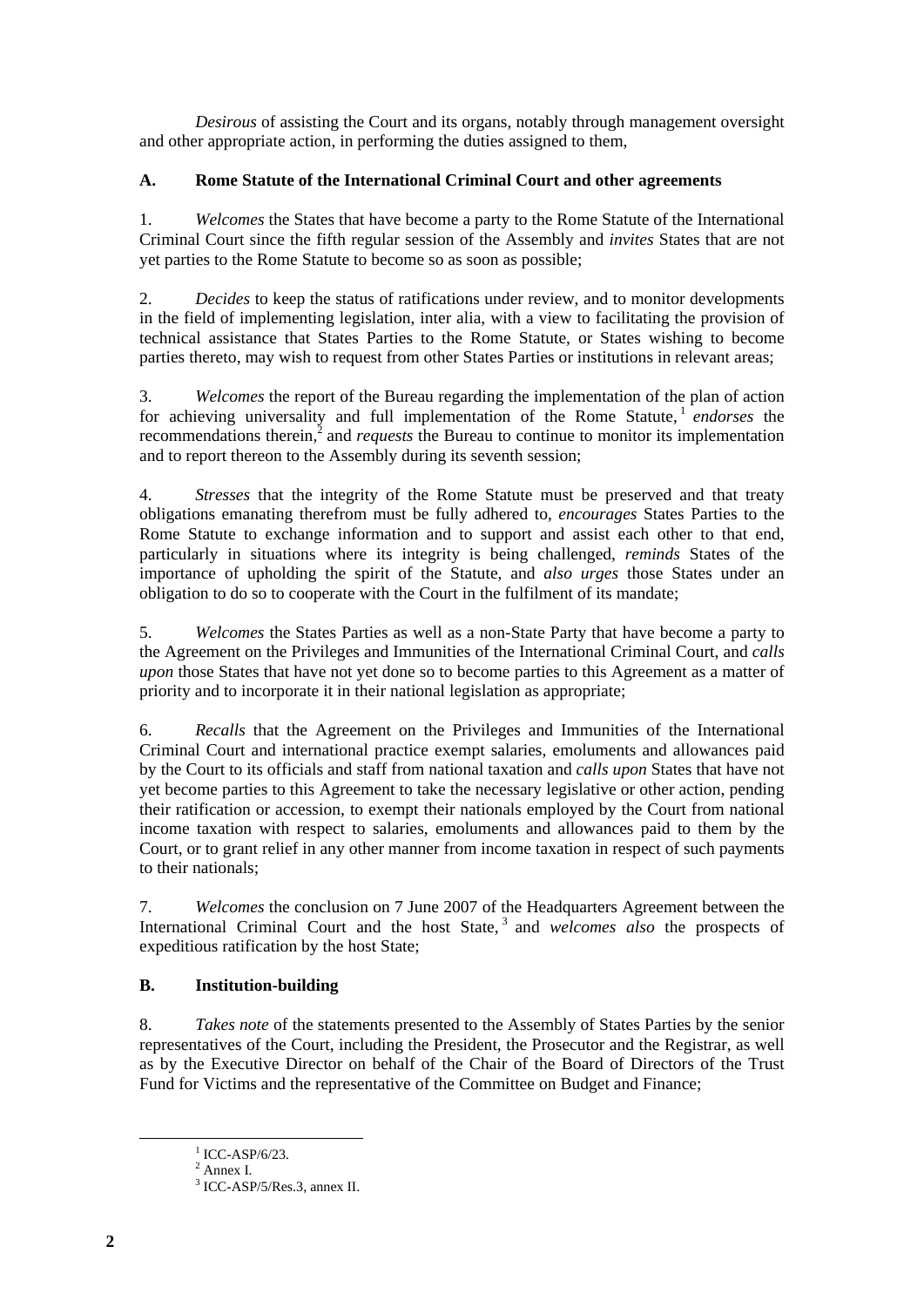9. *Welcomes* the participation of the United Nations Secretary-General at the sixth regular session of the Assembly;

10. *Notes with satisfaction* the fact that owing, not least, to the dedication of its staff, considerable progress continues to be made in the Court's analyses, investigations and judicial proceedings in various situations which were referred to the Court by States Parties and the United Nations Security Council;<sup>4</sup>

11. *Takes note also* of the continued operation and further enhancement of the Court's field presence;

12. *Continues to* e*ncourage* applications to the list of counsel established as required under rule 21(2) of the Rules of Procedure and Evidence with a particular view to ensuring equitable geographical representation and gender balance;

13. *Invites* the Court, taking into account the comments of the Committee on Budget and Finance,<sup>5</sup> to present to the Assembly at its next session an updated report on the different mechanisms for legal aid existing before international criminal jurisdictions in order to assess, inter alia, the different budgetary impact of the various mechanisms;

14. *Also invites* the Court, taking into account the comments of the Committee on Budget and Finance,<sup>6</sup> to present to the Assembly at its next session an updated report on family visits, in consultation with relevant organizations, including the International Committee of the Red Cross and the Office of the United Nations High Commissioner for Human Rights, to assess, inter alia, the legal and policy aspects, as well as the human rights dimension and budgetary impact of family visits;

15. *Notes* the important work of independent representative bodies of counsel or legal associations, including any international legal association relevant to rule 20, sub-rule 3, of the Rules of Procedure and Evidence;

16. *Commends* the important work of the New York Liaison Office of the Court which enables regular and efficient cooperation and exchange of information between the Court and the United Nations and the effective conduct of the Bureau as well as the New York Working Group, and *expresses* its full support for the work of the Office;

17. *Welcomes* the presentation of the third report of the Court to the General Assembly of the United Nations;<sup>7</sup>

18. *Recognizes* the important work done by the Secretariat of the Assembly of States Parties, *reiterates* that the relations between the Secretariat and other sections of the Court shall be governed by principles of cooperation and of sharing and pooling of resources and services, as set out in the annex to resolution ICC-ASP/2/Res.3, and *welcomes* the fact that the Director of the Secretariat of the Assembly of States Parties participates in the meetings of the Coordination Council when matters of mutual concern are considered;

19. *Welcomes* the steps undertaken by the Court to implement the One Court principle, including by coordinating the activities of the Court among its organs at all levels, while respecting their necessary independence under the Statute;

 <sup>4</sup> <sup>4</sup> United Nations Security Council resolution 1593 (2005).

 $5$  ICC-ASP/6/12, paragraphs 72-74.

 $^{6}$  ICC-ASP/6/12, paragraph 67, *in fine*.

United Nations document A/62/314.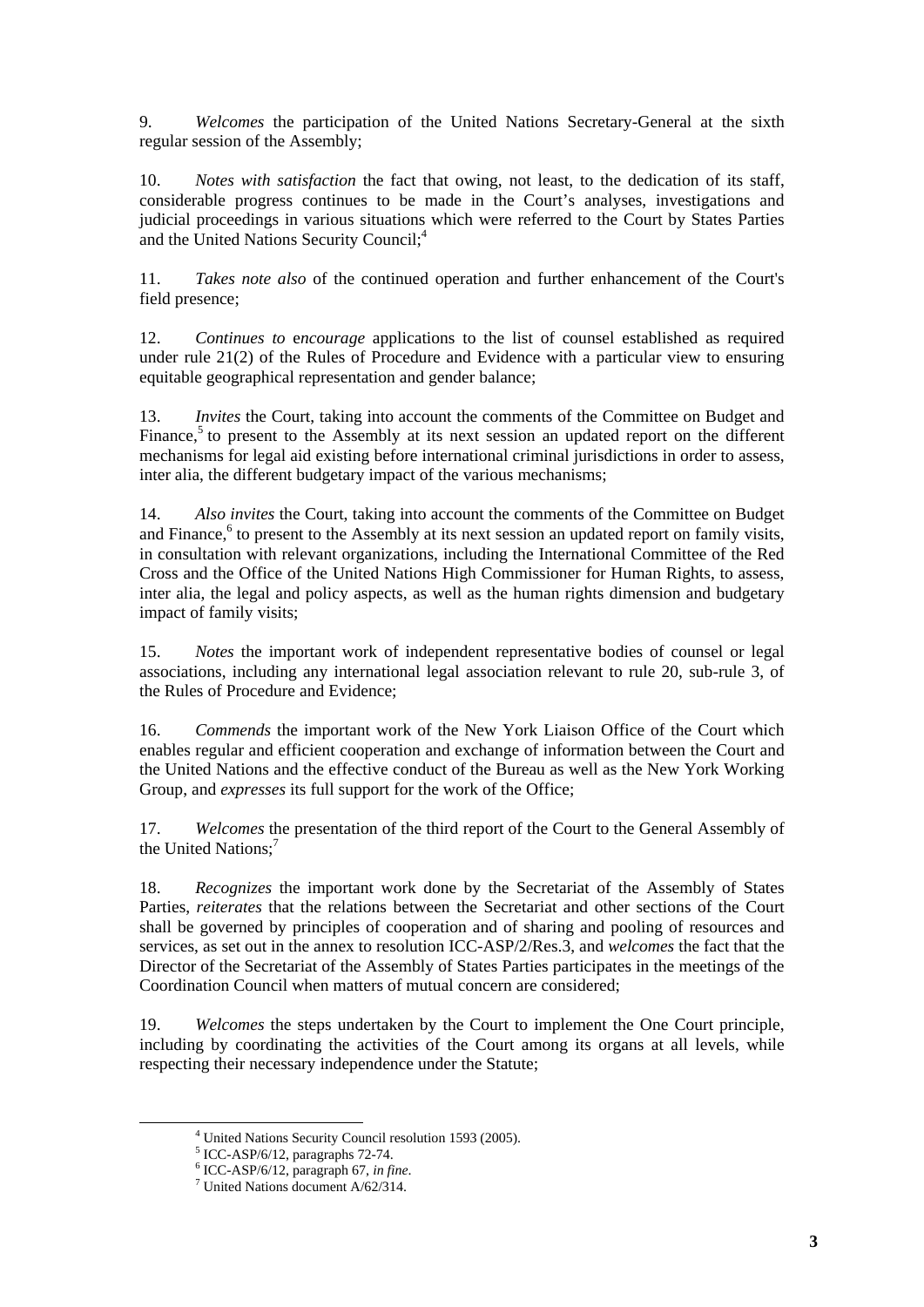20. *Reiterates* the importance for the Court to engage communities in situations under investigation in a process of constructive interaction with the Court, designed to promote understanding and support for its mandate, to manage expectations and to enable those communities to follow and understand the international criminal justice process and, to that end, *encourages* the Court to continue such outreach activities, including through the implementation of the Strategic Plan for Outreach of the Court,<sup>8</sup> encourages also the Court to continuously update, as appropriate, the Strategic Plan for Outreach in consultation with relevant actors and to strengthen dialogue with States Parties with regard to that matter, and *requests* the Bureau to continue the dialogue with the Court on Outreach through The Hague Working Group;

21. *Welcomes* the efforts of the Court to further develop the Strategic Plan on the basis of the document entitled "Strategic Plan of the International Criminal Court",<sup>9</sup> *recommends* that the Court continue to engage with the Bureau on the strategic planning process and its concrete implementation, including on the priority issues identified in resolution ICC-ASP/5/Res.2, adopted on 1 December 2006, and *requests* the Court to submit to the next session of the Assembly of States Parties an update of the Strategic Plan;

22. *Reminds* the Court of its obligation under the Statute, in the recruitment of staff, to seek equitable geographical representation and gender balance and the highest standards of efficiency, competency and integrity, as well as to seek expertise on specific issues, including, but not limited to, trauma and violence against women or children;

23. *Stresses* the importance of the dialogue between the Court and the Bureau of the Assembly of States Parties with regard to ensuring equitable geographical representation and gender balance in the recruitment of staff members, *welcomes* the detailed report submitted by the Bureau to the Assembly of States Parties,10 and *recommends* the Bureau to continue to engage with the Court to identify ways to improve equitable geographical representation within the existing model, without prejudice to any future discussions on the suitability, or otherwise, of the current model, as well as to remain seized of the issue of geographical representation and gender balance; $11$ 

24. *Renews* its invitation to the Court, in consultation with the Bureau, to continue to consider concrete proposals for the establishment of an independent oversight mechanism to the next regular session of the Assembly of States Parties;

25. *Urges* States to take the necessary measures to provide for the protection of the name, abbreviations and emblems of the Court in accordance with their national laws and *recommends* that such measures be similarly undertaken in respect of any emblem, logo, seal, flag or insignia adopted by the Assembly or the Court;

26. *Notes* that the Court invited the United Nations General Assembly to consider amending the Pension Scheme Regulations for judges of the International Court of Justice, the International Criminal Tribunal for the Former Yugoslavia and the International Criminal Tribunal for Rwanda in order to ensure that no former judge of any of these courts receives a pension while also serving as a judge of the International Criminal Court;

 <sup>8</sup> <sup>8</sup> ICC-ASP/5/12.

<sup>9</sup> ICC-ASP/5/6.

<sup>10</sup> ICC-ASP/6/22.

<sup>&</sup>lt;sup>11</sup> ICC-ASP/6/22, recommendations 15 and 16.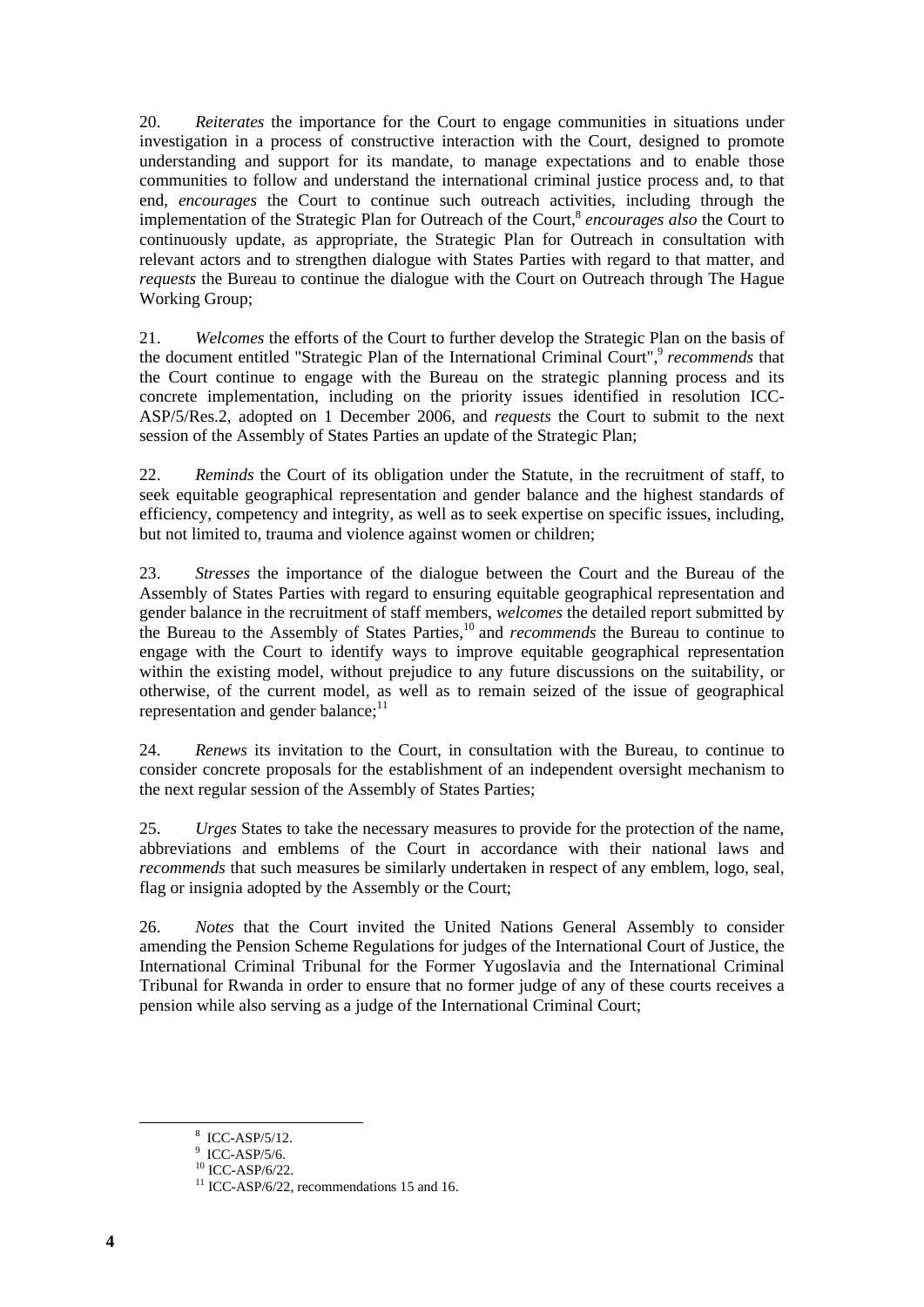## **C. Cooperation and implementation**

27. *Welcomes* the efforts undertaken by the Court to foster cooperation with States, international and regional organizations and civil society and *stresses* that effective cooperation remains essential for the Court to carry out its activities;

28. *Calls upon* the Court to continue to promote the full implementation of the Relationship Agreement between the International Criminal Court and the United Nations;

29. *Expresses its gratitude* for the Secretary-General's efforts to strengthen cooperation between the United Nations and the Court;

30. *Expresses its appreciation* to the Secretary-General and the Secretariat of the United Nations for their support in facilitating the sixth regular session of the Assembly held at the United Nations Headquarters and *looks forward* to continuing such cooperation regarding future sessions of the Assembly;

31. *Acknowledges with appreciation* the expanding cooperation between the Court and the United Nations system, as evidenced by the hosting of a trial by the Special Court for Sierra Leone, and by several supplementary arrangements established within the framework provided by the Relationship Agreement between the Court and the United Nations;

32. *Welcomes* the implementation of the Cooperation Agreement between the Court and the European Union, as well as of the other agreements of the Court and the Office of the Prosecutor, *looks forward* to the early conclusion of a cooperation agreement with the African Union, and *invites* other relevant regional organizations to consider concluding such agreements with the Court;

33. *Appeals* to all States in which personnel of the Court are deployed and to all others on which such personnel may rely to ensure the safety of, and to prevent attacks against, personnel of the Court and to provide cooperation and judicial assistance aimed at facilitating the conduct and fulfilling of their mandate;

34. *Recalls* that the ratification of the Rome Statute must be matched by national implementation of the obligations emanating therefrom, notably through implementing legislation, in particular in the areas of criminal law, criminal procedural law and judicial cooperation with the Court, and in this regard *urges* States Parties to the Rome Statute that have not yet done so to adopt such implementing legislation as a priority;

35. *Takes note* of the ongoing activities of international organizations and agencies, as well as other organizations, in the promotion of international criminal justice;

36. *Encourages* States, particularly in view of the fundamental principle of complementarity, to include the crimes set out in articles 6, 7 and 8 of the Rome Statute as punishable offences under their national laws and to ensure effective enforcement of those laws;

37. *Emphasizes* the need for States Parties and those States under an obligation to do so to cooperate with the Court in such areas as preserving and providing evidence, sharing information, securing the arrest and surrender to the Court of persons for whom arrest warrants have been issued and protecting victims and witnesses, and *strongly encourages*  States, international and regional organizations as well as civil society to intensify their support to the Court in its efforts to that end, as appropriate;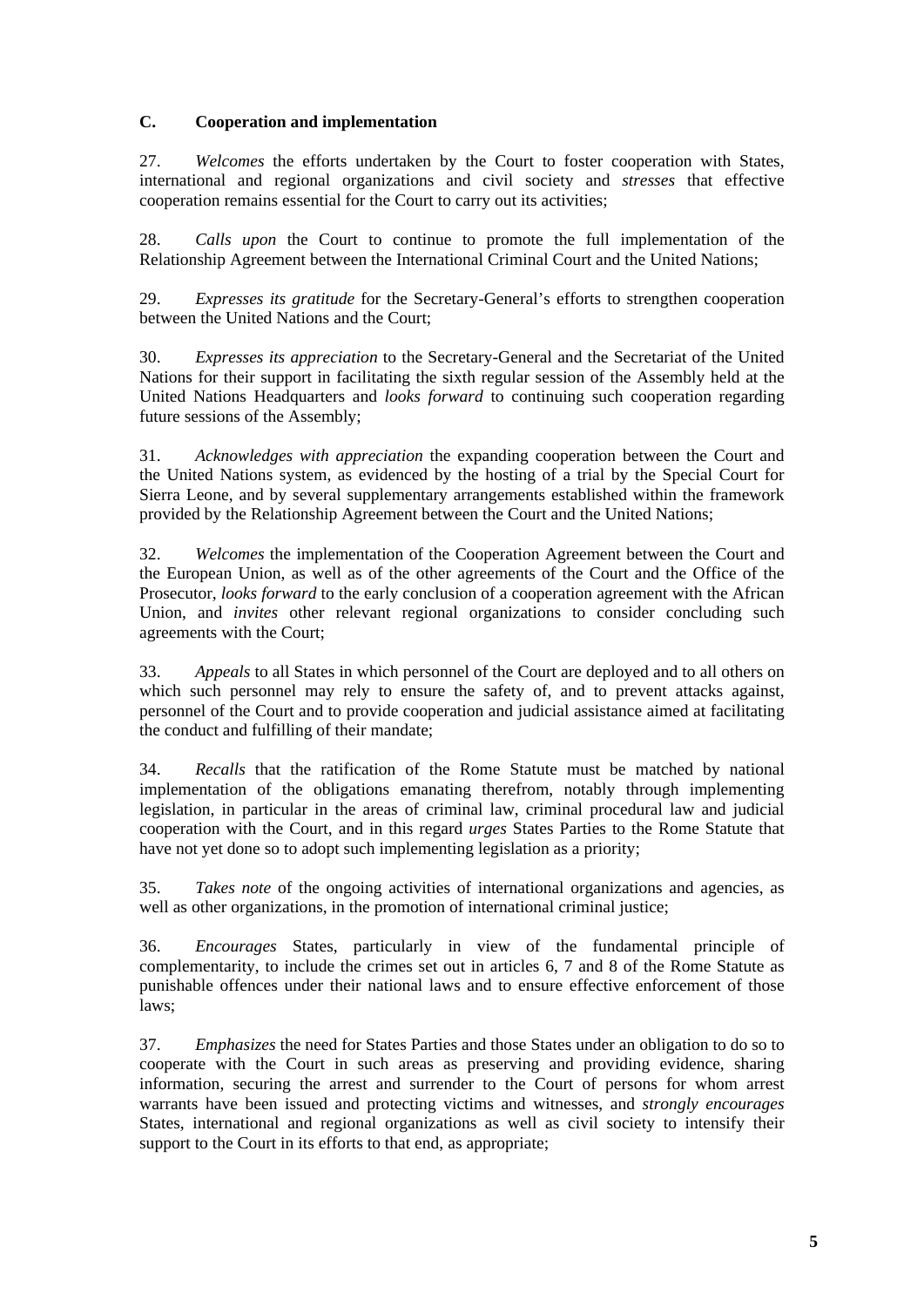38. *Encourages* States Parties to continue to express diplomatic and political support for the Court and for cooperation with the Court;

39. *Calls upon* States to enter into arrangements with the Court concerning, inter alia, witness relocation and sentence enforcement;

40. *Takes note* of the report of the Bureau on Cooperation <sup>12</sup> ; *endorses* the recommendations of the report as annexed to this resolution;13 *requests* the Bureau to appoint a focal point to continue the work on cooperation in close coordination and dialogue with the Court; *invites* the Bureau to report to the Assembly of States Parties at its seventh regular session on any significant developments with regard to cooperation, as it deems appropriate; and *decides* to revisit the issue of cooperation in full in two to three years, depending, inter alia, on the needs of the Court;

## **D. Assembly of States Parties**

41. *Takes note* of the latest report on the activities of the Court to the Assembly of States Parties:<sup>14</sup>

42. *Takes note* of the report of the Special Working Group on the Crime of Aggression,<sup>15</sup> *expresses its appreciation* to the Liechtenstein Institute on Self-Determination at Princeton University for hosting an informal intersessional meeting of the Special Working Group, *recognizes* that the Special Working Group needs to conclude its work at least 12 months prior to the Review Conference to be held according to article 123, paragraph 1, of the Rome Statute in order to be in a position to submit proposals for a provision on aggression, in accordance with article 5, paragraph 2, of the Statute and with resolution ICC-ASP/1/Res.1, to the Assembly for its consideration at the Review Conference;

43. *Recalls* its decision to hold a resumed session of the Assembly specifically to discuss proposals as regards the venue of the Review Conference, as well as for meetings of the Special Working Group on the Crime of Aggression from 2 to 6 June 2008 in New York, *decides* to devote at least two days of the seventh session to be held in The Hague for the work of the Special Working Group, and *decides* to hold a resumed seventh session of five days, as necessary, in 2009 in New York to conclude the work of the Special Working Group, at a date to be determined by the Bureau and approximately 12 months before the Review Conference;

44. *Calls upon* States, international organizations, individuals, corporations and other entities to contribute voluntarily and in good time to the Trust Fund to allow the participation of least developed countries and other developing States in the annual session of the Assembly of States Parties, and *expresses its appreciation* to those that have done so;

45. *Calls upon* States, international organizations, individuals, corporations and other entities to contribute voluntarily to the Trust Fund for Victims, and *expresses its appreciation* to those that have done so;

46. *Emphasizes* the importance of endowing the Court with the necessary financial resources, and *urges* all States Parties to the Rome Statute to transfer their assessed contributions in full and by the deadline for contributions, or, in the event of pre-existing

 <sup>12</sup> ICC-ASP/6/21.

 $^{13}$  Annex II.

 $14$  ICC-ASP/6/18.

<sup>15</sup> *Official Records of the Assembly of States Parties to the Rome Statute of the International Criminal Court, Sixth session, New York, 30 November to 14 December 2007* (International Criminal Court publication, ICC-ASP/6/20), annex II.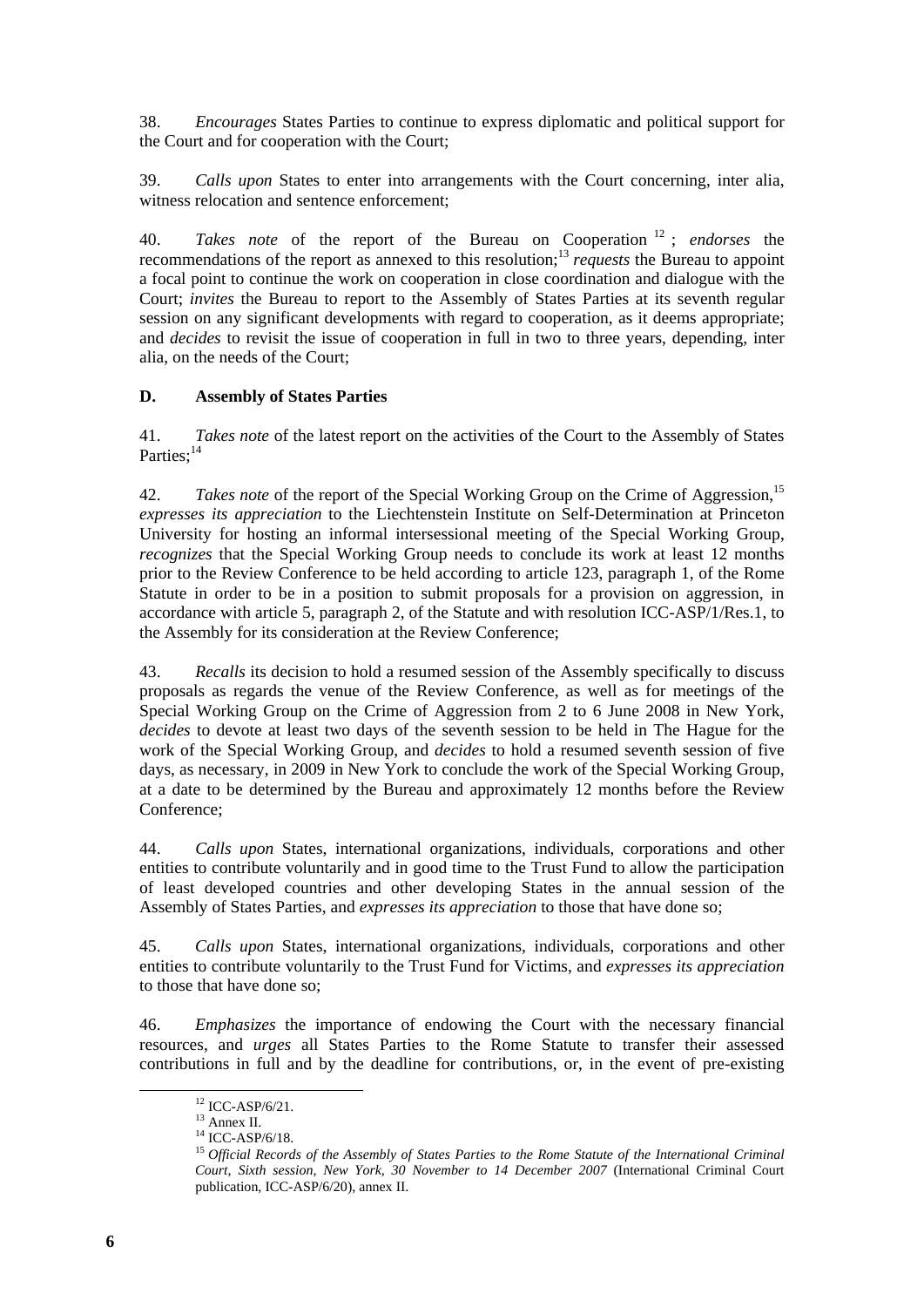arrears, immediately, in accordance with article 115 of the Statute, rule 105.1 of the Financial Regulations and Rules, and other relevant decisions taken by the Assembly of States Parties;

47. *Calls upon* States, international organizations, individuals, corporations and other entities to contribute voluntarily to the Court, and *expresses its appreciation* to those that have done so;

48. *Takes note* of the report of the Bureau on the arrears of States Parties,<sup>16</sup> *endorses* the recommendations of the report as annexed to this resolution,<sup>17</sup> and *decides* that the Bureau should review on a regular basis the status of payments received throughout the financial year of the Court and consider additional measures to promote payments by States Parties, as appropriate;

49. *Requests* the Secretariat of the Assembly of States Parties to inform States Parties periodically of States that have recovered their voting rights following payment of their arrears;

50. *Requests* the Secretariat to prepare a consolidated digital version of the Financial Regulations and Rules, in all six official languages of the Assembly, to make it available on the website and to update it as appropriate;

51. *Welcomes* the work by the Bureau and its two informal Working Groups and *invites*  the Bureau to create such mechanisms as it considers appropriate and to report back to the Assembly of States Parties on the result of their work;

52. *Also welcomes* the efforts of the Bureau to ensure communication and cooperation between its subsidiary bodies and *invites* the Bureau to continue such efforts;

53. *Decides* that a Review Conference shall be held in the first semester of 2010, on the basis of invitations to be issued by the Secretary-General of the United Nations in July 2009, with a duration of between five and ten working days and that proposals for amendments to be considered at the Review Conference should be discussed at the eighth session of the Assembly of States Parties in 2009, with a view to promoting consensus and a well prepared Review Conference;

54. *Recommends* that, in addition to a focus on amendments that may command very broad, preferably consensual support, the Review Conference should be an occasion for a "stocktaking" of international criminal justice in 2010, *notes* the desirability for the Review Conference to focus on a limited number of key topics, and *notes* in this regard the progress report of the focal point distributed at the sixth session of the Assembly of States Parties;<sup>1</sup>

55. *Emphasizes* that civil society should be ensured possibilities of participation in the Review Conference in order to provide input;

56. *Requests* the Bureau and the focal point to carry out consultations, on the basis of the discussions that have taken place at the sixth session of the Assembly, also taking into account the non-exhaustive list of objective criteria contained in the annex to the report of the Working Group of the Assembly of States Parties on the Review Conference, with a view to submitting proposals as regards the venue of the Review Conference to the resumed sixth session of the Assembly in June 2008;

<sup>&</sup>lt;sup>16</sup> ICC-ASP/6/19.

<sup>&</sup>lt;sup>17</sup> Annex III.

<sup>18</sup> ICC-ASP/6/INF.3.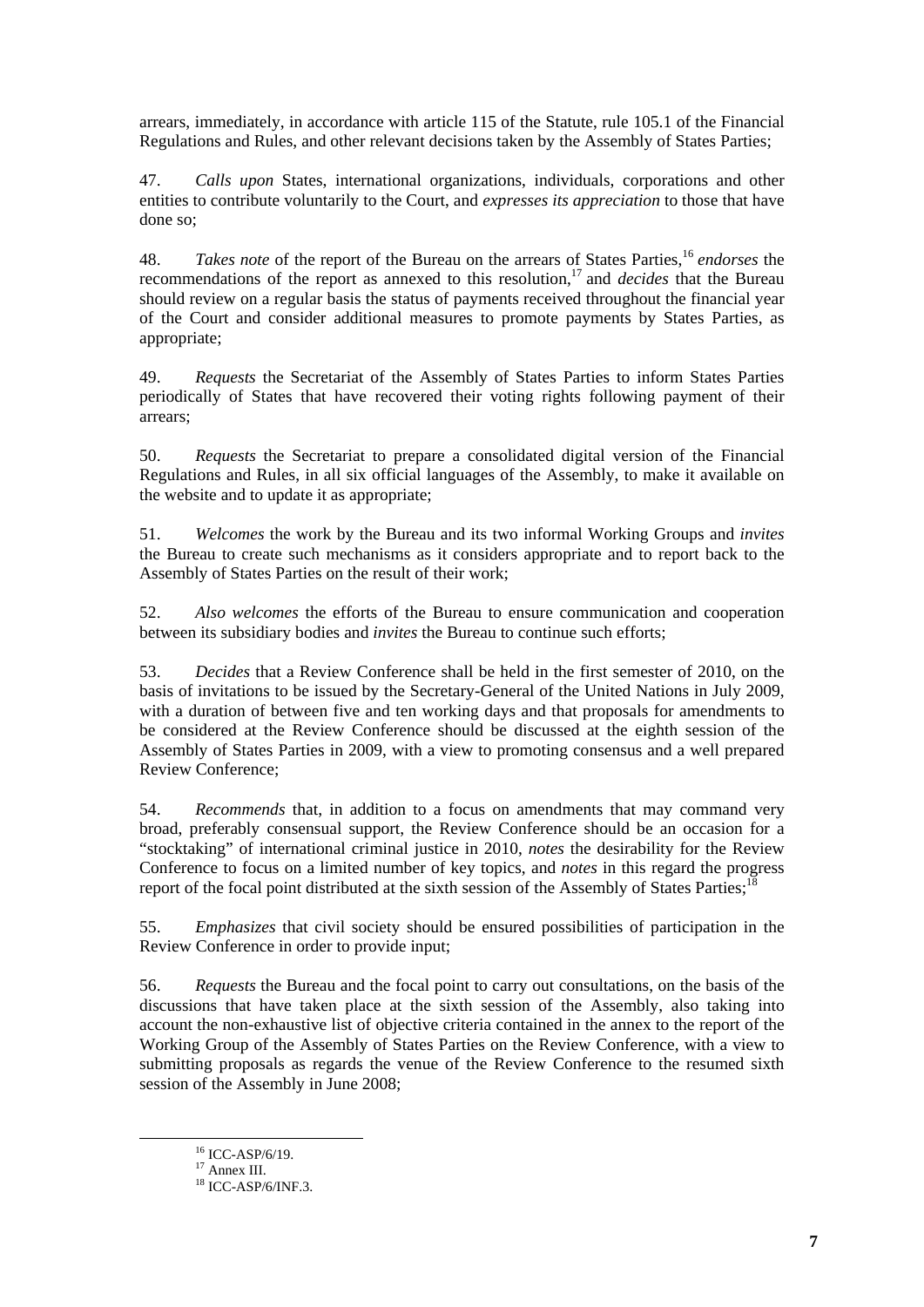57. *Further requests* the Bureau to continue the preparations of the Review Conference including financial and legal implications, as well as practical and organizational issues;

58. *Welcomes* the report of the Bureau on the Review Conference,19 and *endorses* the draft rules of procedure of the Review Conference contained therein.<sup>20</sup>

59. *Takes note* of the important work done by the Committee on Budget and Finance, and *reaffirms* the independence of the members of the Committee;

60. *Recalls* that, according to its Rules of Procedure,<sup>21</sup> the Committee on Budget and Finance shall be responsible for the technical examination of any document submitted to the Assembly that contains financial or budgetary implications, *emphasizes* the importance of ensuring that the Committee on Budget and Finance is represented at all stages of the deliberations of the Assembly of States Parties at which such documents are considered, and *requests* the Secretariat, together with the Committee on Budget and Finance, to make the necessary arrangements;

61. *Decides* that the Committee on Budget and Finance shall hold its next session in The Hague, from 21 to 25 April 2008 and a further eight-day session to be determined by the Committee;

62. *Recalls* that according to article 112, paragraph 6, of the Rome Statute, the Assembly of States Parties shall meet at the seat of the Court or at the Headquarters of the United Nations;

63. *Decides* to hold its eighth, ninth and tenth sessions in The Hague, New York and The Hague, respectively, and *decides also* to continue the consideration of venues of future sessions of the Assembly;

64. *Recalls* its decision to hold its seventh session from 14 to 22 November 2008 in The Hague and not less than two days in 2009 in New York for a resumed session for elections;

65. *Requests* the Bureau to fix specific dates for a further resumed seventh session and to inform all States Parties accordingly.

 <sup>19</sup> ICC-ASP/6/17.

<sup>20</sup> Annex IV.

<sup>21</sup> *Official Records of the Assembly of States Parties to the Rome Statute of the International Criminal Court, Second session, New York, 8-12 September 2003* (United Nations publication, Sales No.E.03.V.13, ICC-ASP/2/10), annex III.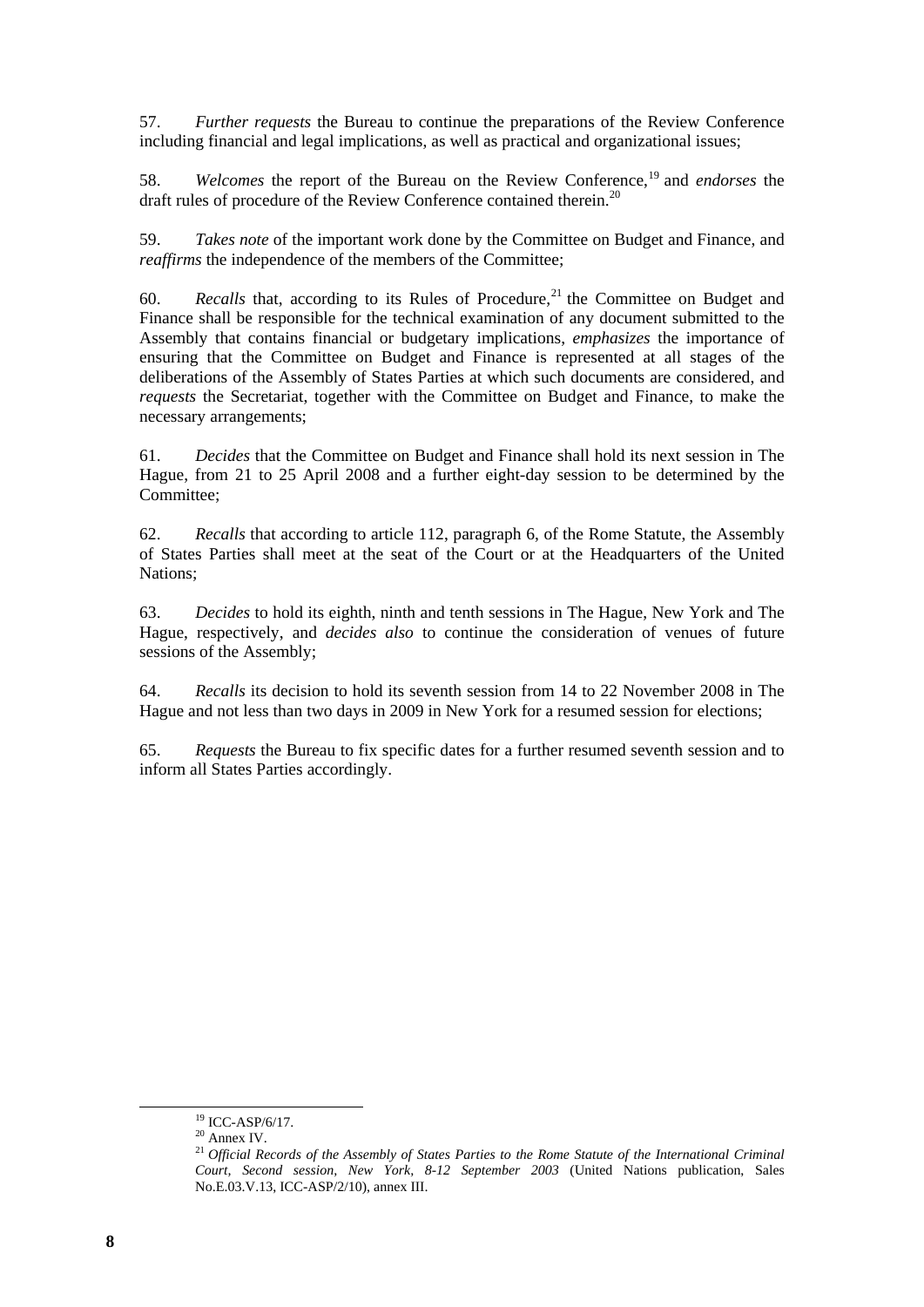## **Annex I**

## **Recommendations on the Plan of Action for achieving universality and full implementation of the Rome Statute of the International Criminal Court**

## *To States Parties*

- 1. To continue their engagement and efforts, through dialogue and activities, in promoting the universality of the Rome Statute and its full implementation.
- 2. To continue to share successful ratification experiences and decisions of national courts and/or constitutional tribunals with States that have similar concerns or legal obstacles.
- 3. To report to the Secretariat of the Assembly on developments on the implementation of the Plan of Action.
- 4. To consider, as a matter of priority, the designation of the national contact point.
- 5. To continue the initiatives carried out both in regional and sub-regional organizations to promote the International Criminal Court through discussion meetings and resolutions, considering the inclusion of new items and action-oriented approaches related to the Plan of Action.

## *To the Secretariat of the Assembly*

- 6. To continue to make use of all its capacity to support the States Parties' efforts in the implementation of the Plan of Action.
- 7. To improve the website on a continual basis to make useful documents more accessible for the purposes of universality and full implementation.

## *To the Assembly*

8. To continue monitoring closely the implementation of the Plan of Action.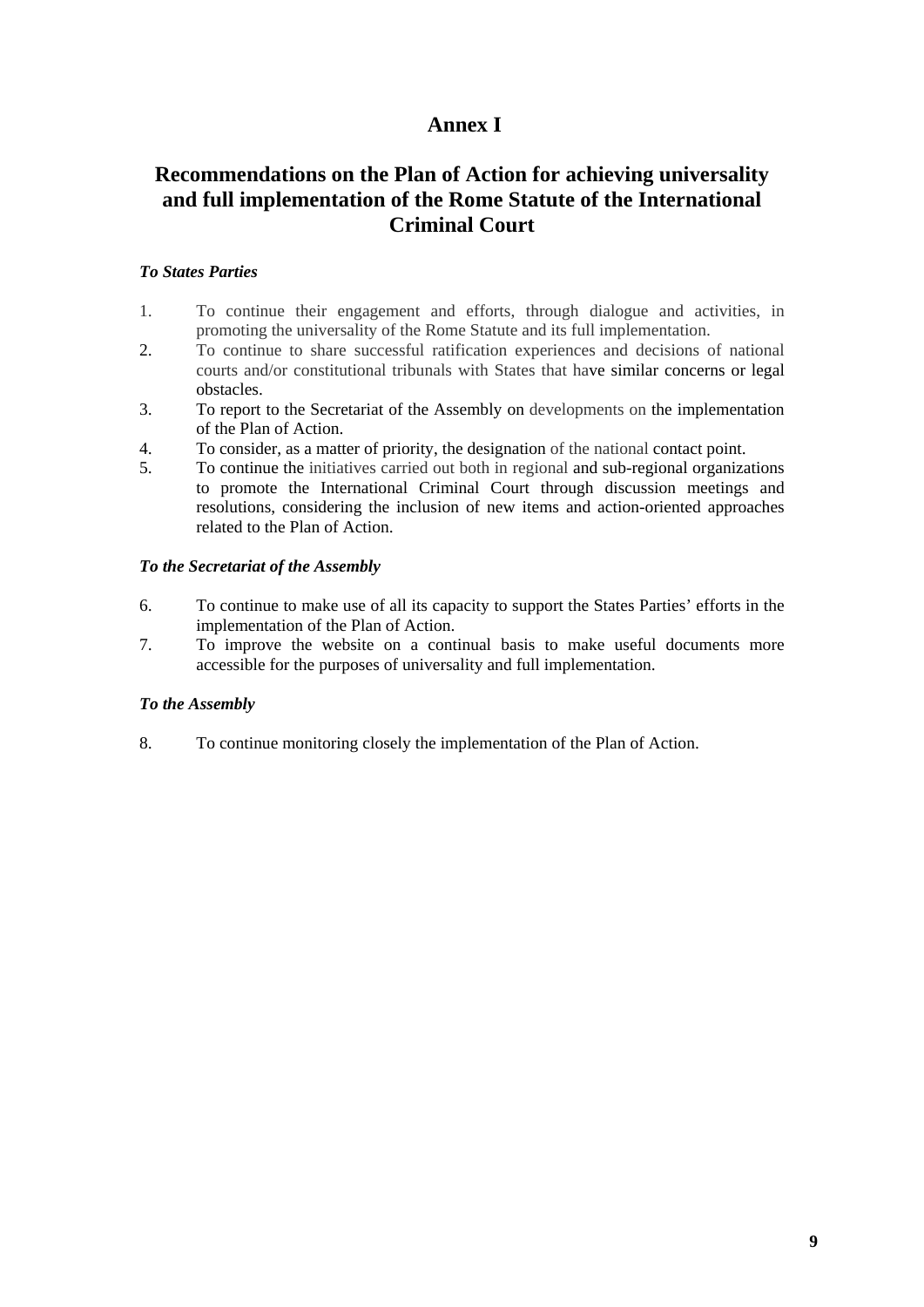## **Annex II**

## **Recommendations on cooperation**

#### **Recommendation 1**

All States Parties should secure enactment of implementing legislation, legislation relevant to the investigation and prosecution of crimes under the Statute and ratify the Agreement on Privileges and Immunities of the Court.<sup>1</sup>

#### **Recommendation 2**

The Assembly of States Parties should consider establishing a mechanism for sharing information between States Parties on drafting and executing implementing legislation. Such a function could be undertaken or supported by the Secretariat. Alternatively, the Court could designate a focal point for implementing legislation and communicate the details of this person to States Parties, subject to statutory requirements.

#### **Recommendation 3**

All States Parties should, where appropriate, review their implementing legislation, with a view to improving its functioning. The national focal point could be tasked with this, in cooperation with relevant authorities.

#### **Recommendation 4**

States Parties and/or the Assembly, through its subsidiary bodies, could organise regional or global workshops and seminars for national experts and focal points involved in drafting and executing implementing legislation, possibly with the assistance of the Secretariat of the Assembly.

## **Recommendation 5**

States Parties should further consider ways in which support can be given to States who are willing but lack the capacity to enter into witness relocation agreements and sentences enforcement agreements, inter alia through good governance, rule of law and judicial reform programmes, or other forms of cooperation.

#### **Recommendation 6**

The Assembly of States Parties should consider tasking the Secretariat with facilitating contact between States Parties interested in providing support and States Parties who would like to receive such support.

#### **Recommendation 7**

States Parties may consider designating a national focal point tasked with the coordination and mainstreaming of Court-issues within and across government institutions.

 <sup>1</sup> *Official Records of the Assembly of States Parties to the Rome Statute of the International Criminal Court, Fifth session, New York, 23 November - 1 December 2006* (International Criminal Court publication ICC-ASP/5/32), part III, resolution ICC-ASP/5/Res.3, paragraphs 31 to 33.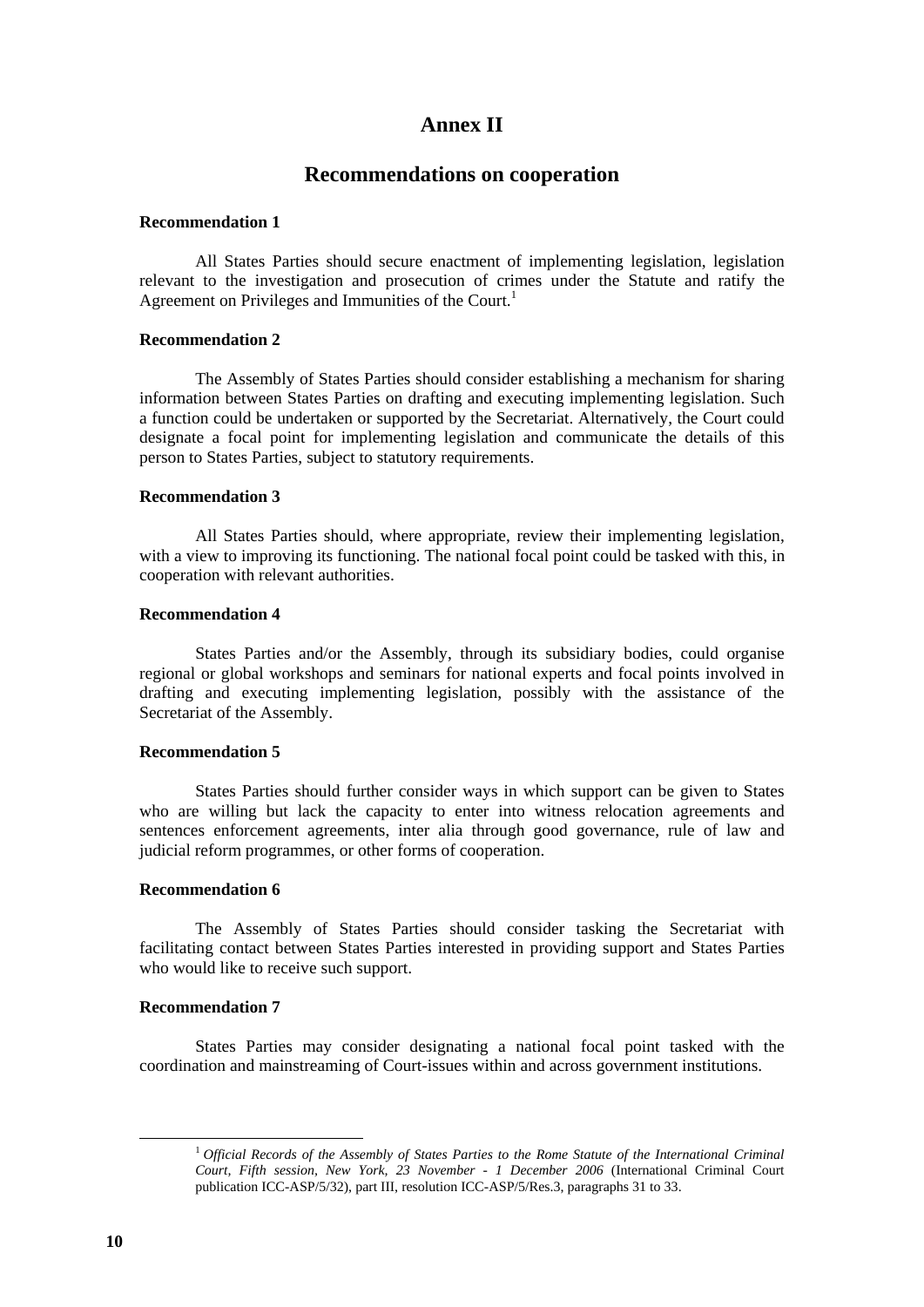States Parties may further consider, based on the activities of the focal point, to establish a more permanent coordinating mechanism either through the focal point or through a working group or task force. Such a mechanism could deal with all Court-related issues.

#### **Recommendation 9**

States Parties could also designate a contact point at relevant Embassies as an interface for the Court with the national focal point.

#### **Recommendation 10**

The Court should continue high-level and working visits to States Parties to contribute to mainstreaming and raising awareness of the International Criminal Court within national administrations of the Court.

#### **Recommendation 11**

States Parties should whenever possible express support for the Court and promote its general and situation-specific activities in their bilateral contacts.

#### **Recommendation 12**

States Parties should, where possible, in the context of preliminary examinations, provide the Court with relevant background information as requested.

### **Recommendation 13**

The Court should, at the earliest possible stage after opening an investigation, provide States Parties with an overview of what types of information would be useful in that specific case, in a way consistent with statutory and other requirements.

#### **Recommendation 14**

States Parties should where relevant – possibly through focal and contact points – engage in an active dialogue with the Court and assess on a case-by-case basis whether they may have background information of value to the Court.

#### **Recommendation 15**

States Parties should, at the earliest possible stage in an investigation identify relevant parts of their national administrative and judicial systems, and ensure that appropriate and agreed procedures are in place to process judicial requests in a timely manner. Where appropriate, this could be done by creating a procedural manual.

#### **Recommendation 16**

States Parties should, where relevant, facilitate access to witnesses for Court officials, inter alia by issuing 'emergency' visas if required.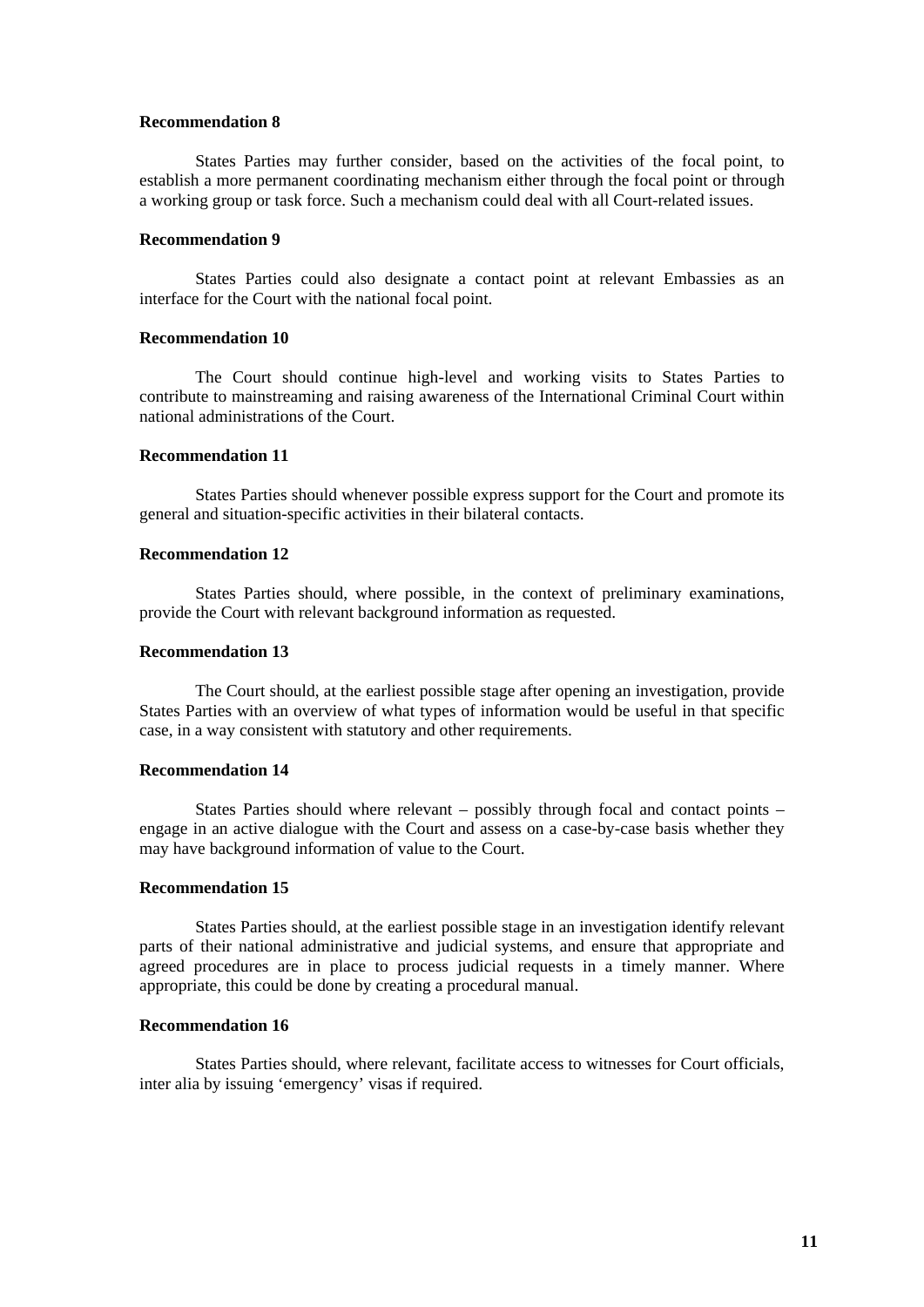All States Parties should contribute where appropriate to generating political support and momentum for the timely arrest and surrender of wanted persons both in their bilateral contacts and activities in regional and international organisations.

#### **Recommendation 18**

States Parties should consider establishing guidelines or agreements and memoranda of understanding with regard to the provision of logistical support and make the Court aware of the terms and conditions applicable to such assistance.

### **Recommendation 19**

The Court should to the extent possible provide a general checklist of steps to be taken with regard to transfers, as well as a generic model transfer agreement.

#### **Recommendation 20**

All States Parties should consider whether it would be possible, on request, to provide a State on whose territory suspects are located with technical assistance and support such as information-sharing and specialised training of law enforcement personnel.

#### **Recommendation 21**

States Parties and the Assembly of States Parties should consider ways in which experiences can be shared on issues relating to arrest and transfer, possibly through a general focal point for cooperation appointed by the Assembly of States Parties.

#### **Recommendation 22**

States Parties should consider tasking their national focal point/national authorities with ensuring that witness protection issues are dealt with adequately.

#### **Recommendation 23**

The Court and the States Parties focal points/national authorities should engage in a dialogue to explore the possibilities for obtaining assistance for witness protection, including practical assistance in the field such as support for extraction.

#### **Recommendation 24**

The Assembly of States Parties may wish to further monitor developments regarding witness protection and issues related to victims and defence teams, as an increasingly important part of the cooperation dossier.

#### **Recommendation 25**

All States Parties should communicate to the Court the contact details for the relevant contact person at their Embassies and diplomatic missions in The Hague, Brussels and/or New York.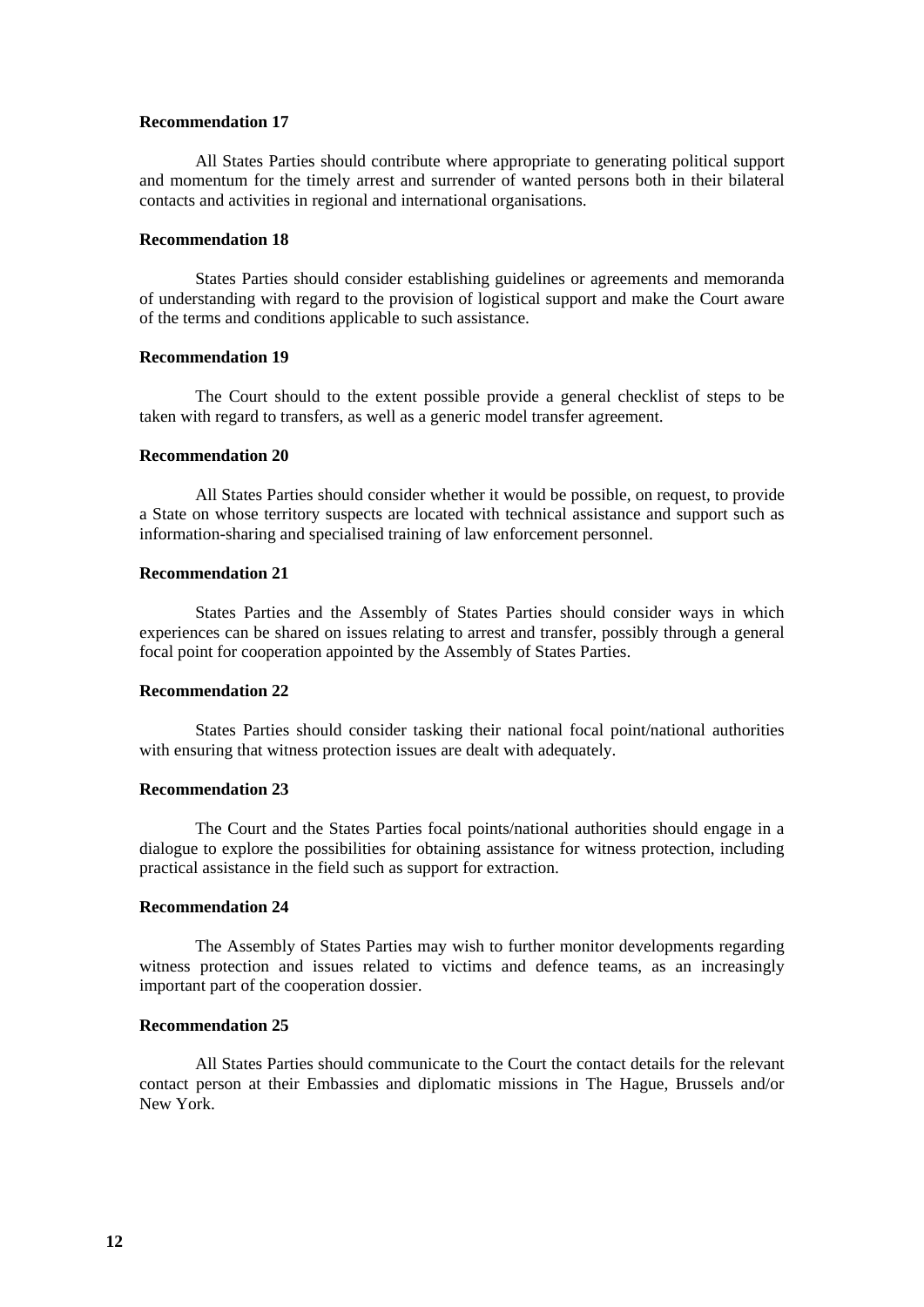States Parties should examine ways in which national procedures and the interface with the Court could be improved with regard to the exchange of confidential information. **Recommendation 27** 

In requests for operational assistance the Court should be mindful of possible burdensharing.

## **Recommendation 28**

All States Parties should, to the extent possible, accommodate requests from the defence teams for operational support – the Court should facilitate this, inter alia, by exploring ways in which the defence teams can benefit from existing agreements between the Court and States Parties.

#### **Recommendation 29**

All States Parties should contribute to the extent possible to rosters of experts as well as provide expert assistance on favourable financial terms.

#### **Recommendation 30**

All States Parties should re-examine possibilities for allowing government officials to take up short-term positions at the Court as well consider ways in which leave-of-absence can be granted to officials enabling them to take up longer-term positions.

#### **Recommendation 31**

The Assembly of States Parties and its appropriate subsidiary bodies should – together with the Court - further examine ways in which cooperation could be established between the Court and the Justice Rapid Response Mechanism, in accordance with the Rome Statute.

### **Recommendation 32**

To ensure mutually sufficient knowledge of and understanding for the mandates and activities of the two organizations, regular contacts between Court officials and United Nations staff should be ensured. Apart from contacts by email and phone, direct contacts, for example in the form of a yearly meeting or workshop, or in the margins of visits, could be envisaged.

#### **Recommendation 33**

The practice of regular high-level visits as well as working visits to the United Nations should be continued.

#### **Recommendation 34**

In addition to the regular meetings with the Office of Legal Affairs, the Court should jointly with the United Nations assess periodically the status of cooperation, with a view to improve it if necessary and possible.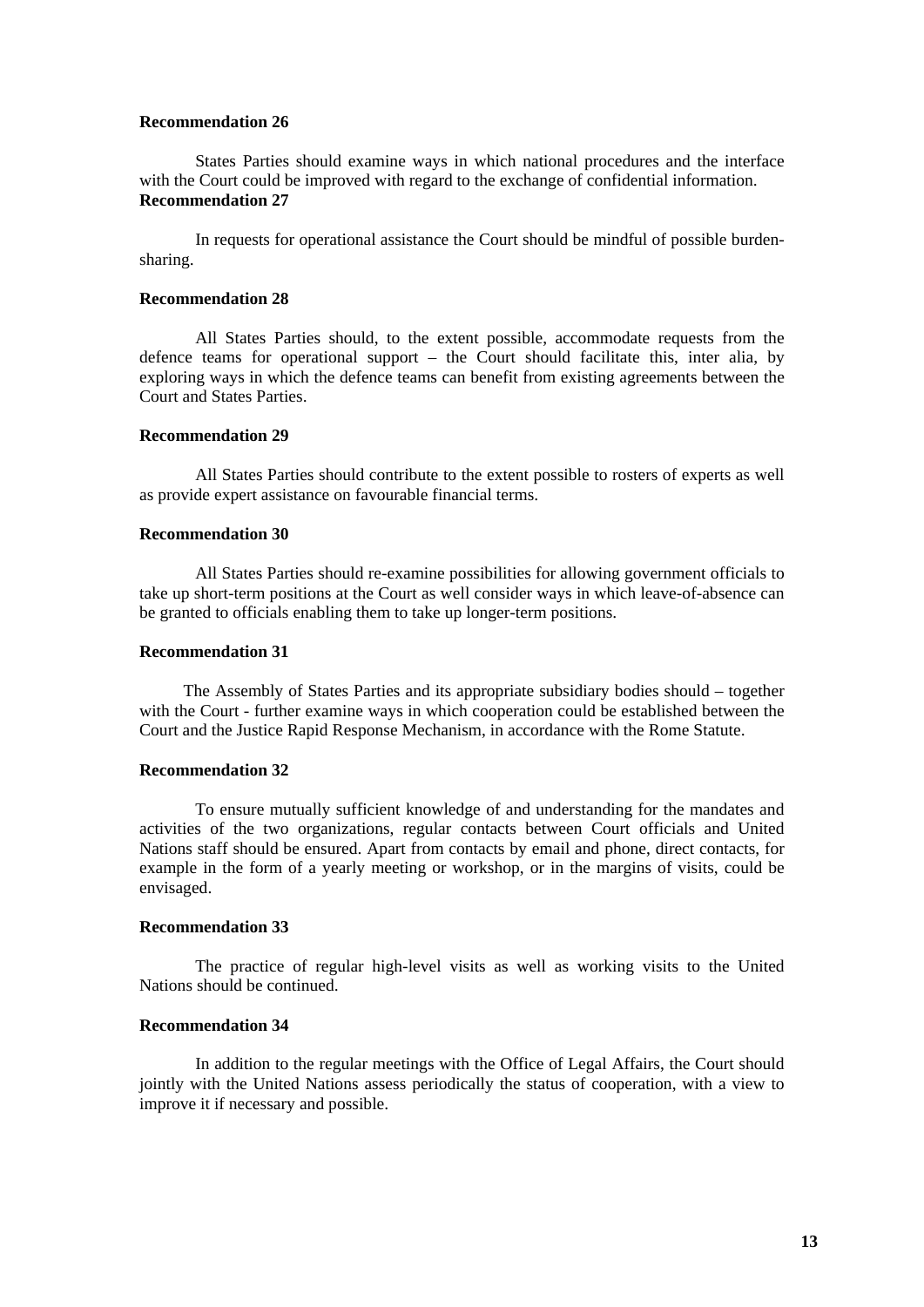The Court should make better use of the existing possibilities for exchange of personnel with the United Nations.

#### **Recommendation 36**

To the extent possible and as far as statutory requirements allow, the Court should keep the relevant entities of the United Nations informed of progress in specific cases and situations.

### **Recommendation 37**

Without prejudice to operational and statutory requirements, requests for cooperation should be consolidated whenever possible, and be as specific as possible.

#### **Recommendation 38**

The Court should continue and, if possible, extend its current practice of making use of specific knowledge within the United Nations system, such as the involvement of children in judicial processes.

#### **Recommendation 39**

The Court could in conformity with statutory requirements, also offer its capacity, knowledge and information to the United Nations system, so as to ensure a more mutually beneficial relationship.

#### **Recommendation 40**

The Court should continue its practice of sending a yearly report on the work of the Court to the United Nations, as well as the annual address of the President of the Court to the General Assembly.

#### **Recommendation 41**

The New York Liaison Office should continue to enable concrete cooperation *by* making sure that all necessary channels are open between the two institutions, including the Secretariat of the Assembly, *by* facilitating the exchange of information and *by* serving as an antenna for issues related to cooperation.

#### **Recommendation 42**

In contacts with the Secretary General, other high-level United Nations officials as well as relevant United Nations staff, the interests and mandate of the Court should be explained and actively supported.

#### **Recommendation 43**

States Parties should strive to ensure that all relevant staff members of permanent missions have adequate knowledge of the Court and the Rome Statute, including regional and military experts. For example, use could be made of a power point presentation distributed by the Group of Friends of the International Criminal Court.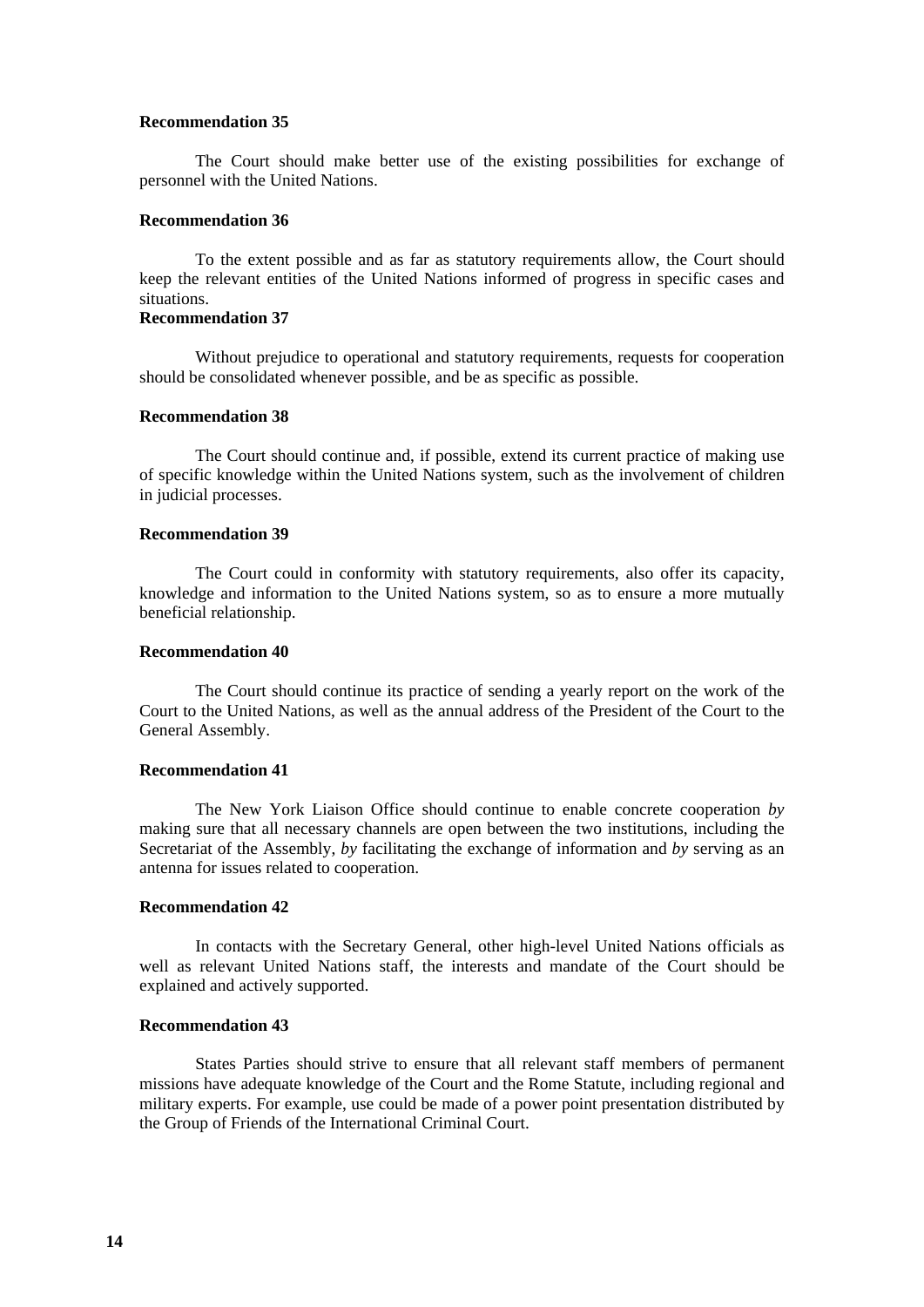States Parties should encourage the Group of Friends of the International Criminal Court to try to reach beyond the traditional audience of legal advisers in its activities, for example by organizing more specific activities aimed at a larger audience. Legal advisers should encourage their colleagues to participate in such activities.

#### **Recommendation 45**

Existing references to the Court should be maintained in General Assembly and other resolutions as much as possible, and when appropriate included in other resolutions.

#### **Recommendation 46**

The yearly International Criminal Court resolution should be continued and strengthened wherever possible.

#### **Recommendation 47**

States Parties should include the Court in statements they make in different relevant forums, for example during the general debate of the General Assembly, when appropriate.

#### **Recommendation 48**

States Parties should remind States of their duty to cooperate and request in their statements that States fulfil their obligations to cooperate, in particular when it concerns arrest and surrender.

#### **Recommendation 49**

States Parties should, when considering candidacies for membership in United Nations organs, where relevant take into account the preparedness and willingness of candidates to fully cooperate with the Court, and if they had not yet done so, to become a State Party to the Rome Statute.

### **Recommendation 50**

Within regional groupings, States Parties should keep the Court's needs, mandate and interests in mind and put these on the table when relevant. The regional groupings could equally be used to share information.

#### **Recommendation 51**

States Parties that are members of the Security Council should ensure that the Court's interests, needs for assistance and mandate are taken into account when relevant matters, such as sanctions, peacekeeping mandates, Security Council missions and peace initiatives are being discussed and decided on, while respecting the independence of both.

## **Recommendation 52**

States Parties could in their efforts to assist the Court in fulfilling its mandate, make use of the expertise and knowledge of non-governmental organizations.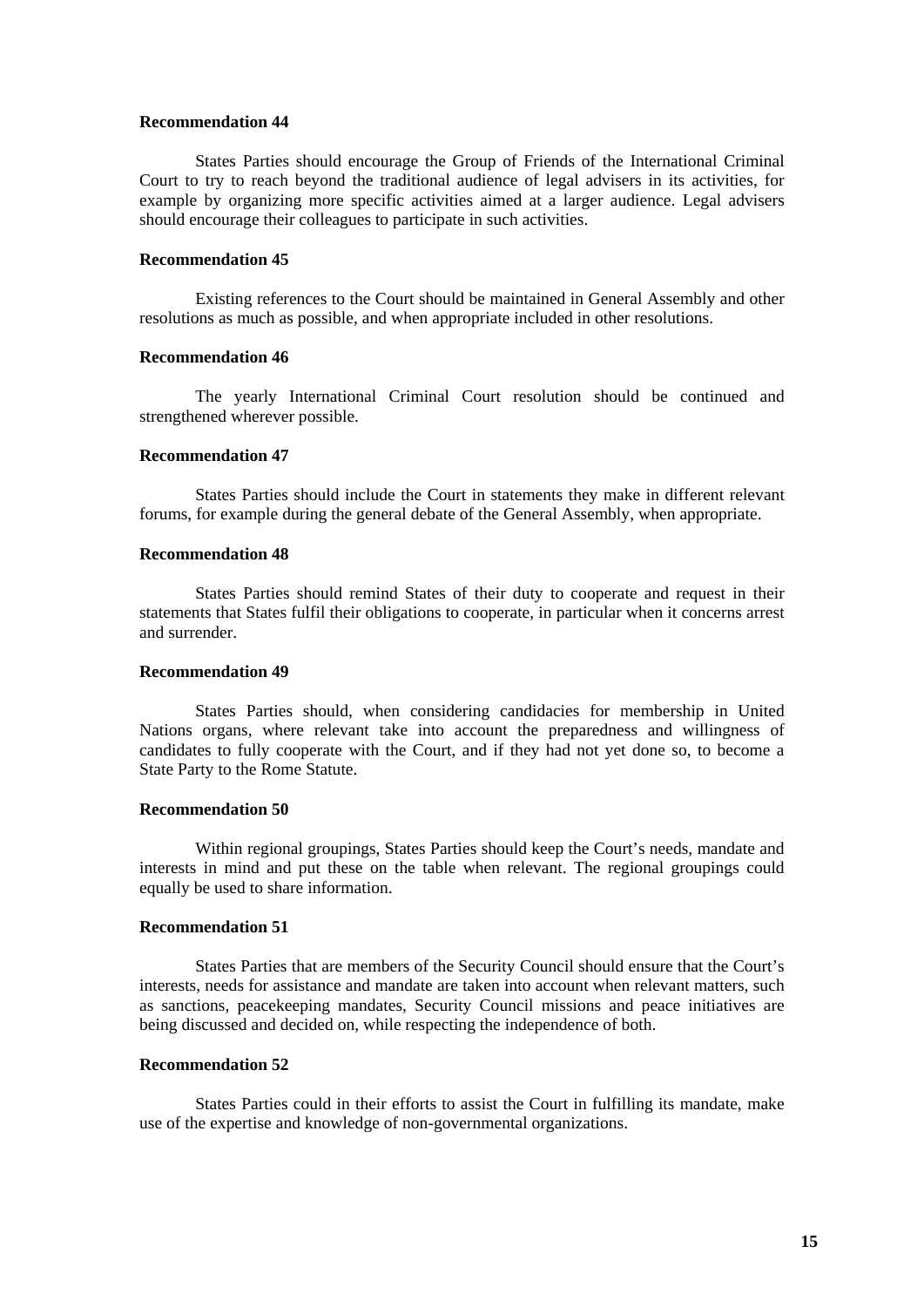The Court should strive to share information on concrete needs of the Court with relevant States Parties as early as possible.

#### **Recommendation 54**

As much as possible, the organs of the Court should schedule their high-level visits to New York in such a way as to ensure an equal spread throughout the year and coincide with the most significant and relevant United Nations events.

#### **Recommendation 55**

High-level Court visitors should continue to be available in the margins of such visits to brief the Group of Friends of the International Criminal Court as well as Court membership of regional groups, including on situations and cases.

#### **Recommendation 56**

The practice to schedule the President's annual address to the General Assembly to coincide with the address by the Presidents of other courts and tribunals, preferably during the International Law Week at the United Nations, should be continued.

#### **Recommendation 57**

Incoming members of the Security Council should be briefed on the Court and its relevance to their work in the Security Council well in advance of the beginning of their terms.

#### **Recommendation 58**

This briefing should not be limited to legal advisers, but could be extended to permanent representatives, sanctions experts, military advisers, regional experts as well as conflict prevention experts, among others.

#### **Recommendation 59**

Workshops on practical issues related to cooperation such as arrest and surrender, freezing of assets and financial investigations could be organized, with the participation of relevant United Nations actors.

#### **Recommendation 60**

Efforts should be continued to include the Court in relevant courses and seminars organized by the United Nations Institute for Training and Development, as well as the United Nations University.

#### **Recommendation 61**

States Parties should through their membership of international and regional organisations work to promote the mainstreaming of Court issues, horizontally and vertically within the organisations.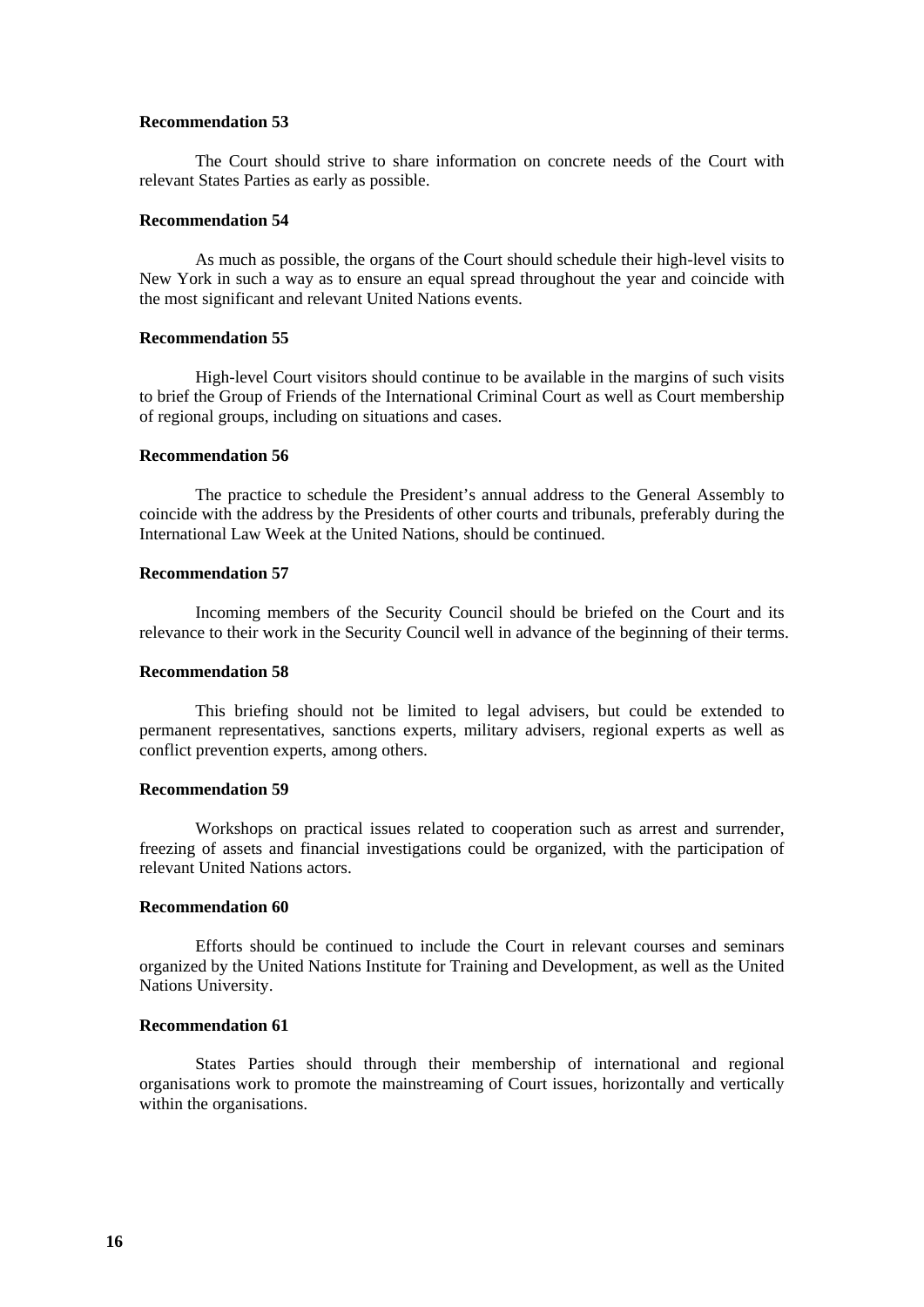States Parties should, where appropriate, initiate and support joint statements, positions, declarations and resolutions to be issued through regional and international organisations promoting the Court and its general and situational activities.

#### **Recommendation 63**

States Parties should promote where appropriate cooperation agreements between relevant organisations and the Court.

### **Recommendation 64**

States Parties should consider, where appropriate, to propose and support the establishment of working groups within regional organisations tasked with issues relating to the Court. Inspiration can be drawn from the working groups of the Organization of American States and the European Union.

#### **Recommendation 65**

States Parties should promote regional seminars and workshops within their respective organisations with a view to raise awareness of the Court and to share experiences on various aspects of cooperation.

#### **Recommendation 66**

States Parties should endeavour to generate political support for maximum cooperation from relevant actors in relation to specific investigations and trials as well as consider the scope for promoting and implementing further measures in this regard.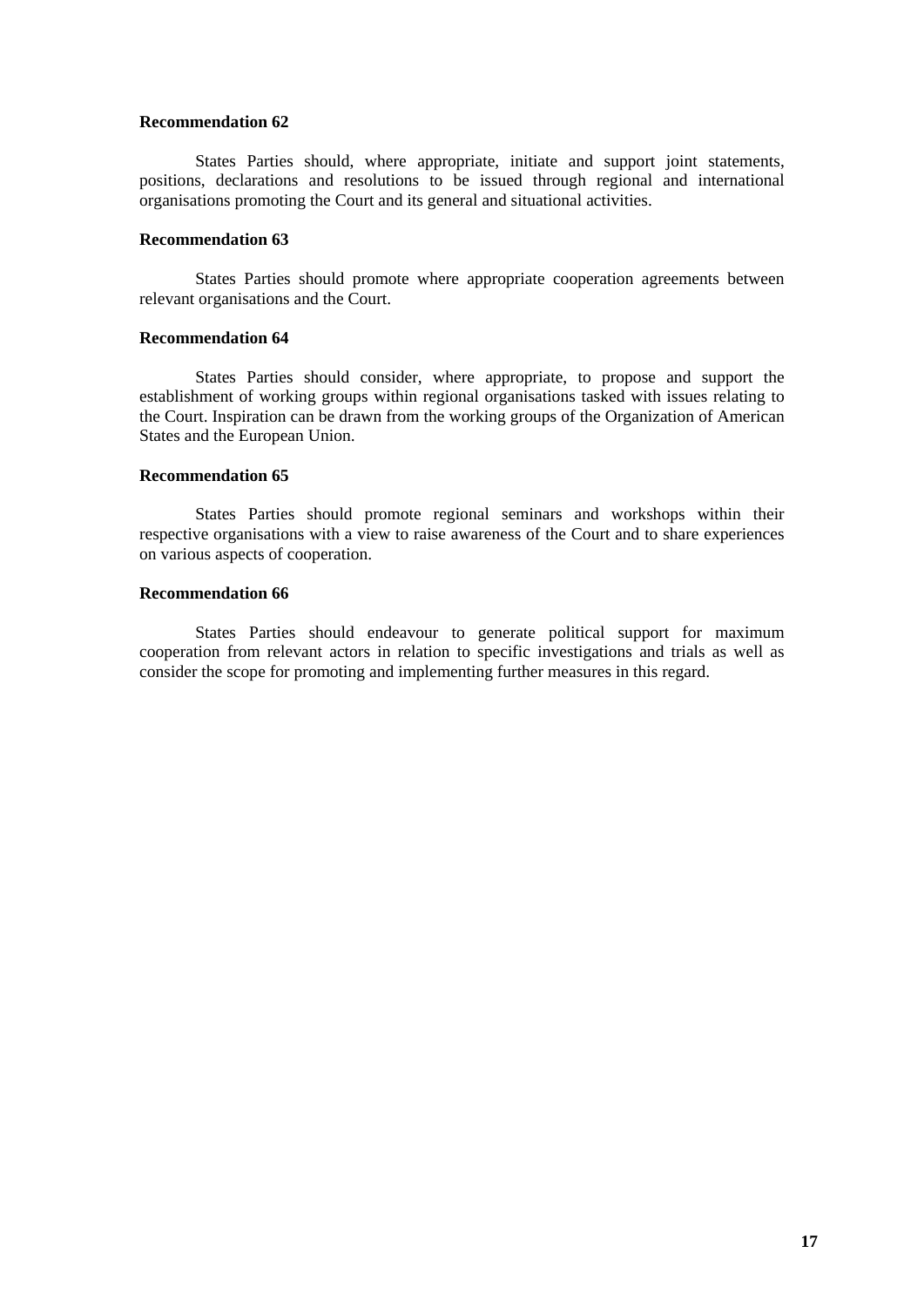## **Annex III**

## **Recommendations on the arrears of States Parties**

## **Recommendation 1**

*Calls upon* States Parties to fully and without further delay implement the nine recommendations adopted by the Assembly in annex III to its resolution ICC-ASP/5/Res.3.

#### **Recommendation 2**

 *Calls upon* States Parties whose outstanding contributions exceed the amount of the contributions due for the preceding full year to address a letter to the Registry of the Court indicating when they plan to settle their outstanding obligations. Such letters would in no way affect the provisions of article 112, paragraph 8, of the Rome Statute.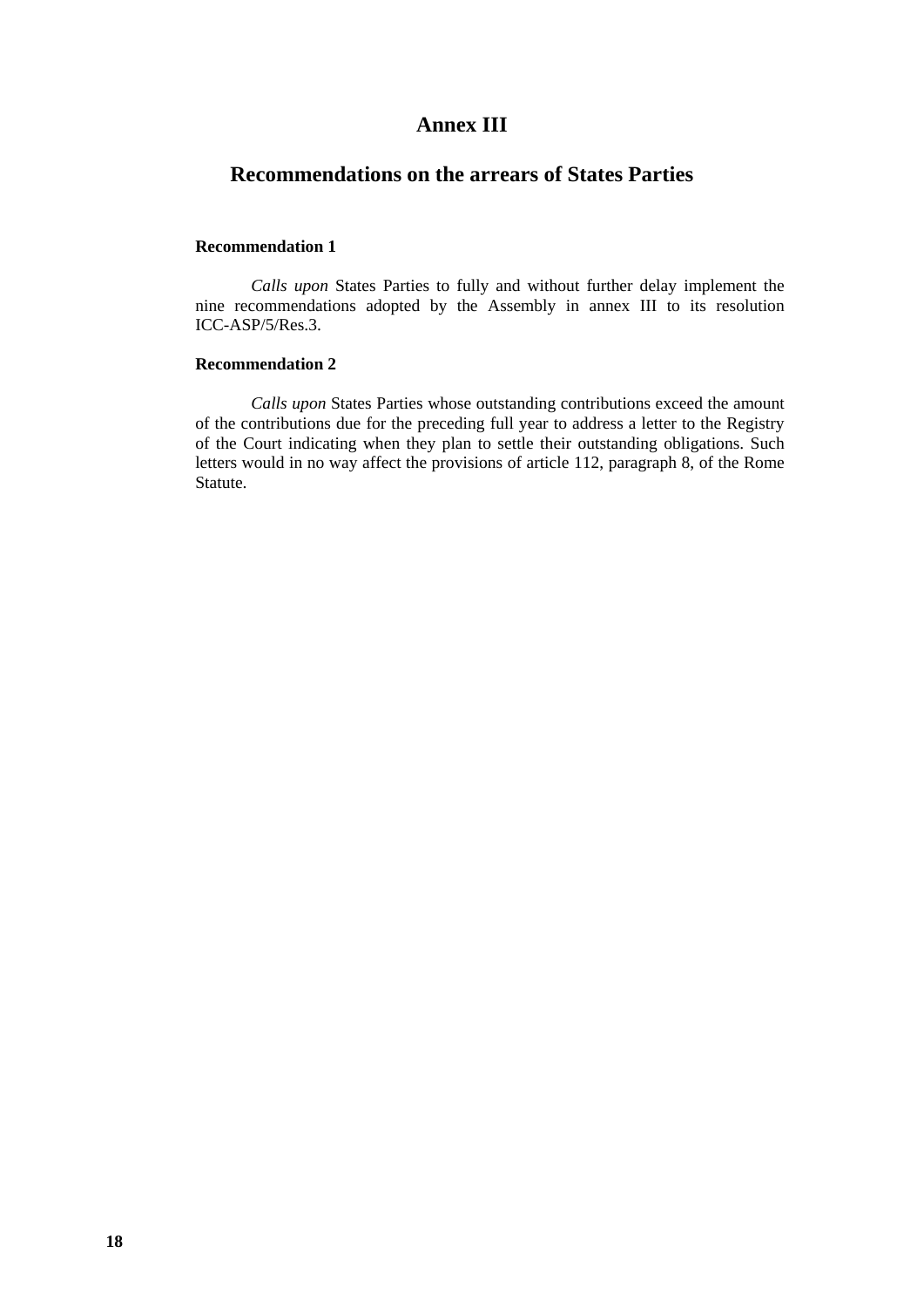## **Annex IV**

## **Draft rules of procedure of the Review Conferences**

## **I. General**

## **Rule 1 Use of terms**

For the purposes of these Rules:

 "Conference" means any Review Conference convened in accordance with article 121, paragraph 2, and article 123 of the Statute;

"Assembly" means the Assembly of States Parties;

 "Bureau" means the Bureau as defined in article 112, paragraph 3 (a), of the Statute, which shall be the Bureau of the Conference;

"the Court" means the International Criminal Court;

 "Observer States" means States which have signed the Statute or the Final Act of the Rome Conference;

 "Presidency" means the organ composed of the President and the First and Second Vice-Presidents of the Court;

"Prosecutor" means the Prosecutor of the Court;

"Registrar" means the Registrar of the Court;

"Rules" means the Rules of Procedure of the Review Conferences;

"Secretariat" means the Secretariat of the Assembly of States Parties;

"States Parties" means States Parties to the Statute;

 "the Statute" means the Rome Statute of the International Criminal Court adopted on 17 July 1998 by the United Nations Diplomatic Conference of Plenipotentiaries on the Establishment of an International Criminal Court.

# **Rule 2**

## **Application**

These Rules shall be applicable to the work of the Conference, its Bureau and subsidiary bodies.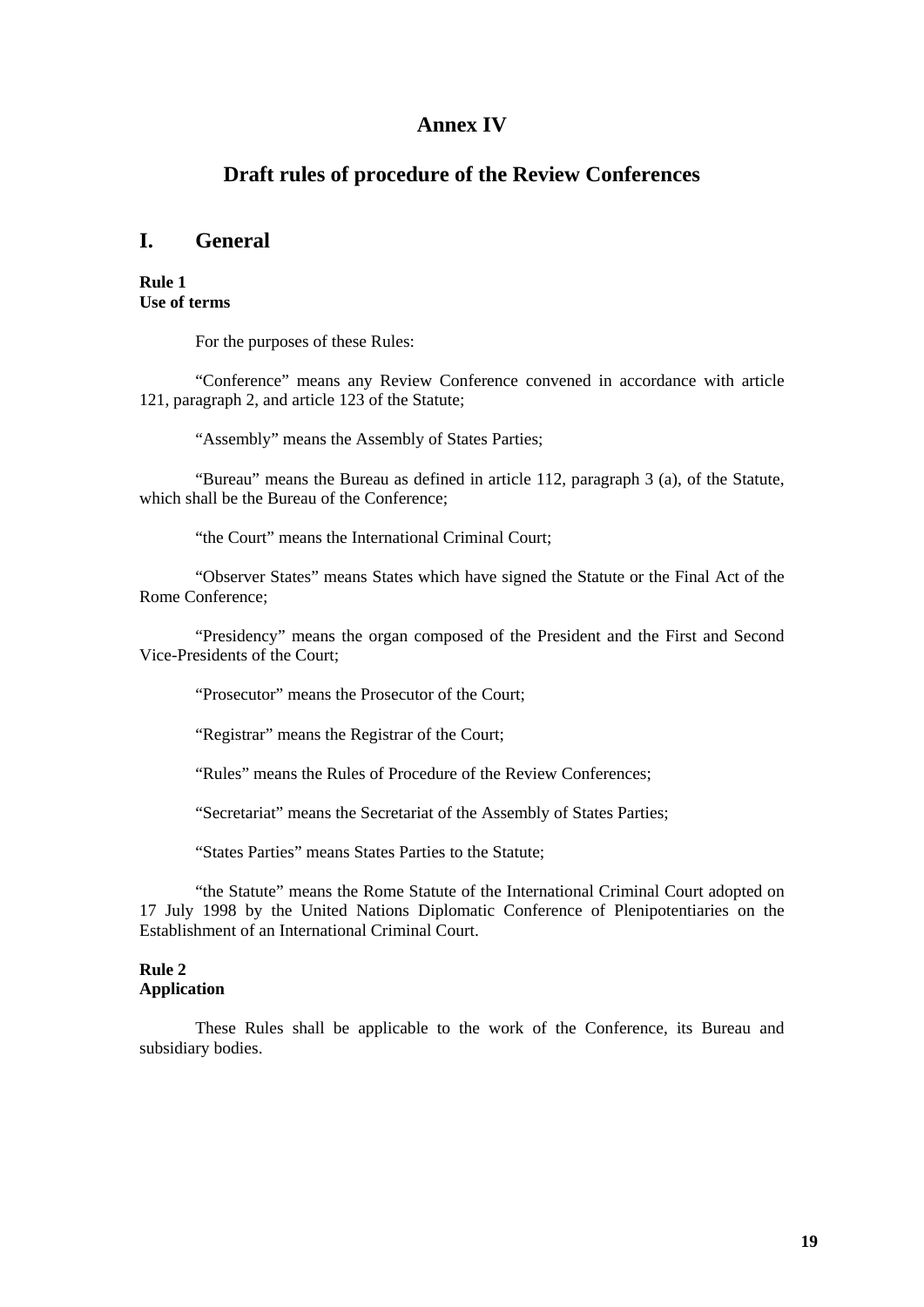## **II. Commencement and adjournment of the Conference**

## **Rule 3**

## **Date of commencement and duration**

The provisional agenda and the date of commencement and duration of the Conference shall be decided by the Assembly and communicated by the Secretariat to the Secretary-General of the United Nations for the purposes of article 123 of the Statute.

## **Rule 4**

## **Notification of the Conference**

The Secretariat shall, in liaison with the Secretary General of the United Nations, ensure that the States Parties, the Observer States and the Court are informed at least 120 days in advance of the opening of the Conference.

## **Rule 5**

## **Temporary adjournment of the Conference**

 The Conference may decide at any meeting to adjourn temporarily and resume its meetings at a later date.

## **III. Agenda**

## **Rule 6**

## **Communication of the provisional agenda**

 The provisional agenda for the Conference shall be communicated by the Secretariat to the States Parties, the Observer States, the Court and the United Nations at least 90 days before the opening of the Conference together with any supplementary documentation if necessary.

## **Rule 7**

## **Drawing up of the provisional agenda**

- 1. The provisional agenda shall be drawn up by the Secretariat.
- 2. The provisional agenda shall include, inter alia:
	- (a) Items the inclusion of which has been decided at a previous session of the Assembly;
	- (b) Items relating to the organization of the Conference;
	- (c) Items relating to the adoption of normative texts;
	- (d) Reports from the Bureau;
	- (e) Any report by any organ of the Court on its work;<sup>1</sup>
	- (f) Any item proposed by any State Party;
	- (g) Any item proposed by the Court.

<sup>&</sup>lt;u>1</u> <sup>1</sup> Depends on the scope of the Review Conference and the items under consideration.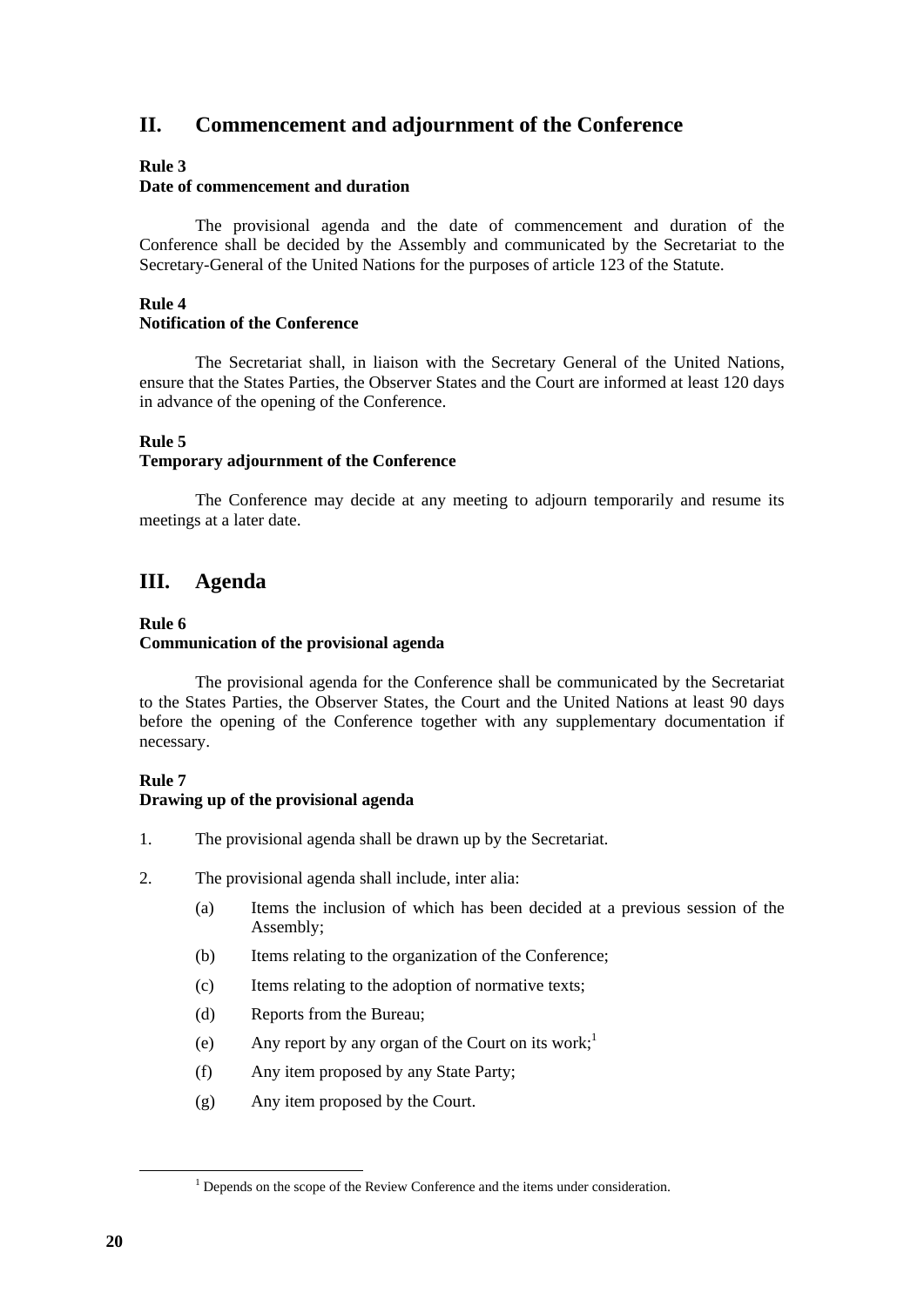3. The United Nations may propose items for consideration by the Conference. In such cases, the Secretary-General shall notify the President of the Bureau accordingly, providing any relevant information with a view to the possible inclusion of such item in the provisional agenda of the Conference.

### **Rule 8 Explanatory memorandum**

 Any item proposed for inclusion in the agenda shall be accompanied by an explanatory memorandum and, if possible, by basic documents or by a draft decision.

#### **Rule 9 Adoption of the agenda**

 The provisional agenda shall be adopted by the Conference as soon as possible after its opening.

## **Rule 10**

## **Amendment and deletion of items**

 Items on the agenda may be amended or deleted by the Conference by a simple majority of States Parties present and voting.

## **Rule 11**

### **Debate on the inclusion of items**

 Debate on the inclusion of an item in the agenda shall be limited to three speakers in favour of, and three against, the inclusion. The President may limit the time to be allowed to speakers under this rule.

## **IV. Representation and credentials**

#### **Rule 12 Representation**

1. Each State Party shall be represented by one representative, who may be accompanied by alternates and advisers.

2. Each Observer State may be represented in the Conference by one designated representative, who may be accompanied by alternates and advisers.

3. The representative may designate an alternate or an adviser to act in his/her capacity.

## **Rule 13**

## **Submission of credentials**

 The credentials of representatives of States Parties and the names of alternates and advisers shall be submitted to the Secretariat if possible not later than twenty-four hours after the opening of the Conference. The credentials shall be issued by the Head of State or Government or by the Minister for Foreign Affairs or by a person authorized by either of them.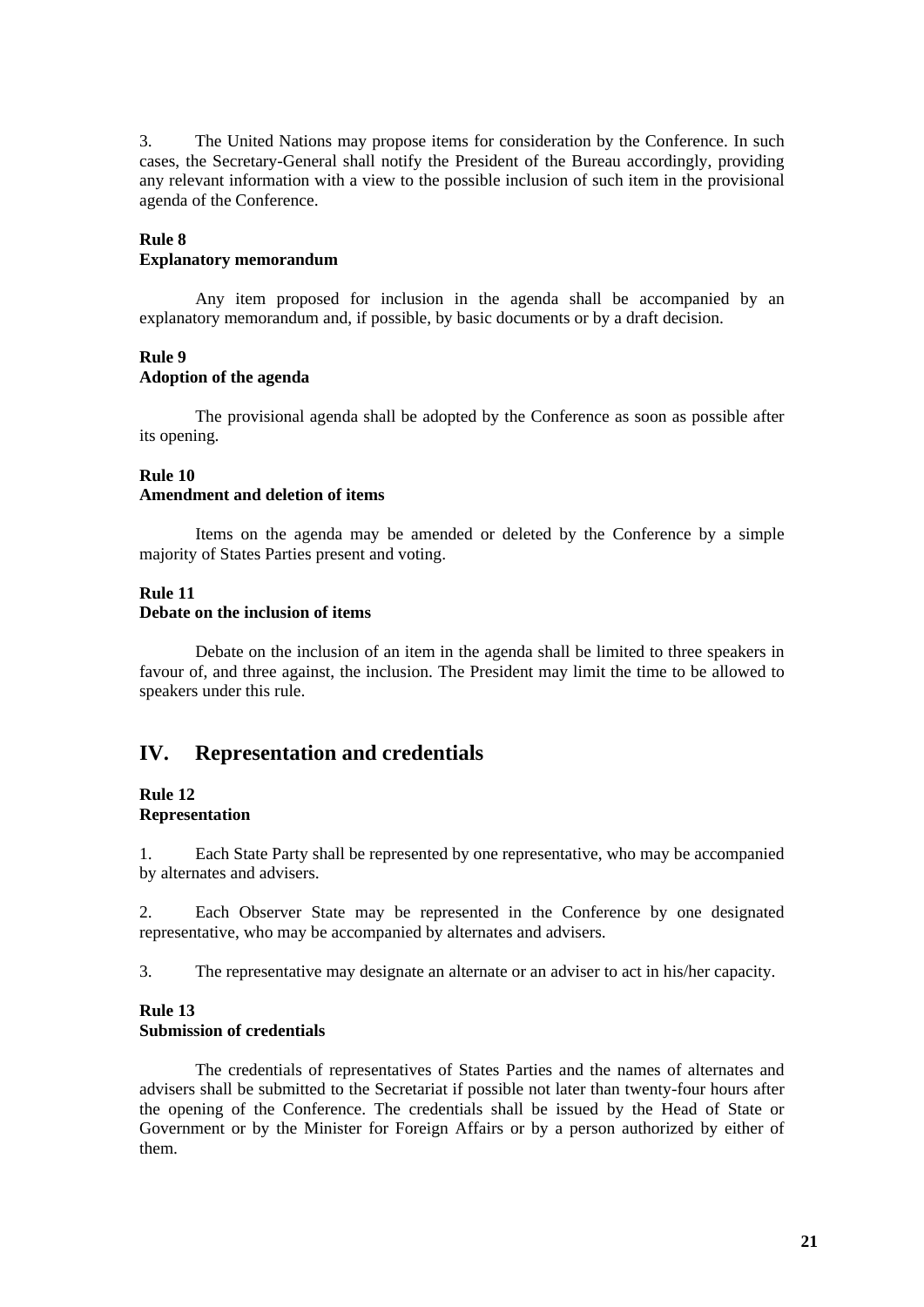## **Rule 14 Credentials Committee**

 A Credentials Committee shall be appointed at the beginning of the Conference. It shall consist of representatives of nine States Parties, which shall be appointed by the Conference on the proposal of the President. The Committee shall elect its own officers. It shall examine the credentials of representatives of States Parties and report to the Conference without delay.

## **Rule 15 Provisional admission to the Conference**

 Pending a decision of the Conference upon their credentials, representatives of States Parties shall be entitled to participate provisionally in the Conference.

### **Rule 16 Objection to the representation**

 If an objection is raised against a representation of a State Party, such objection shall be considered by the Credentials Committee forthwith. The report thereon shall be submitted to the Conference without delay. Any representative of a State Party to whose admission a State Party has made objection shall be seated provisionally with the same rights as other representatives pending the decision of the Conference.

## **Rule 17**

### **Notification regarding participation of representatives of Observer States**

 The names of designated representatives of Observer States and of alternates and advisers who accompany them shall be submitted to the Secretariat.

## **V. Bureau**

## **Rule 18 Composition and function**

The Bureau shall assist the Conference in the discharge of its responsibilities.

## **VI. President and Vice-Presidents**

### **Rule 19**

### **General powers of the President**

1. In addition to exercising the powers conferred upon him/her elsewhere by these Rules, the President shall declare the opening and closing of each plenary meeting of the Conference**,** direct the discussions in plenary meetings, ensure observance of these Rules, accord the right to speak, put questions and announce decisions. The President shall rule on points of order and, subject to these Rules, shall have complete control of the proceedings at any meeting and over the maintenance of order thereat. The President may, in the course of the discussion of an item, propose to the Conference the limitation of the time to be allowed to speakers, the limitation of the number of times each representative may speak, the closure of the list of speakers or the closure of the debate and the suspension or the adjournment of the meeting or the adjournment of the debate on the item under discussion.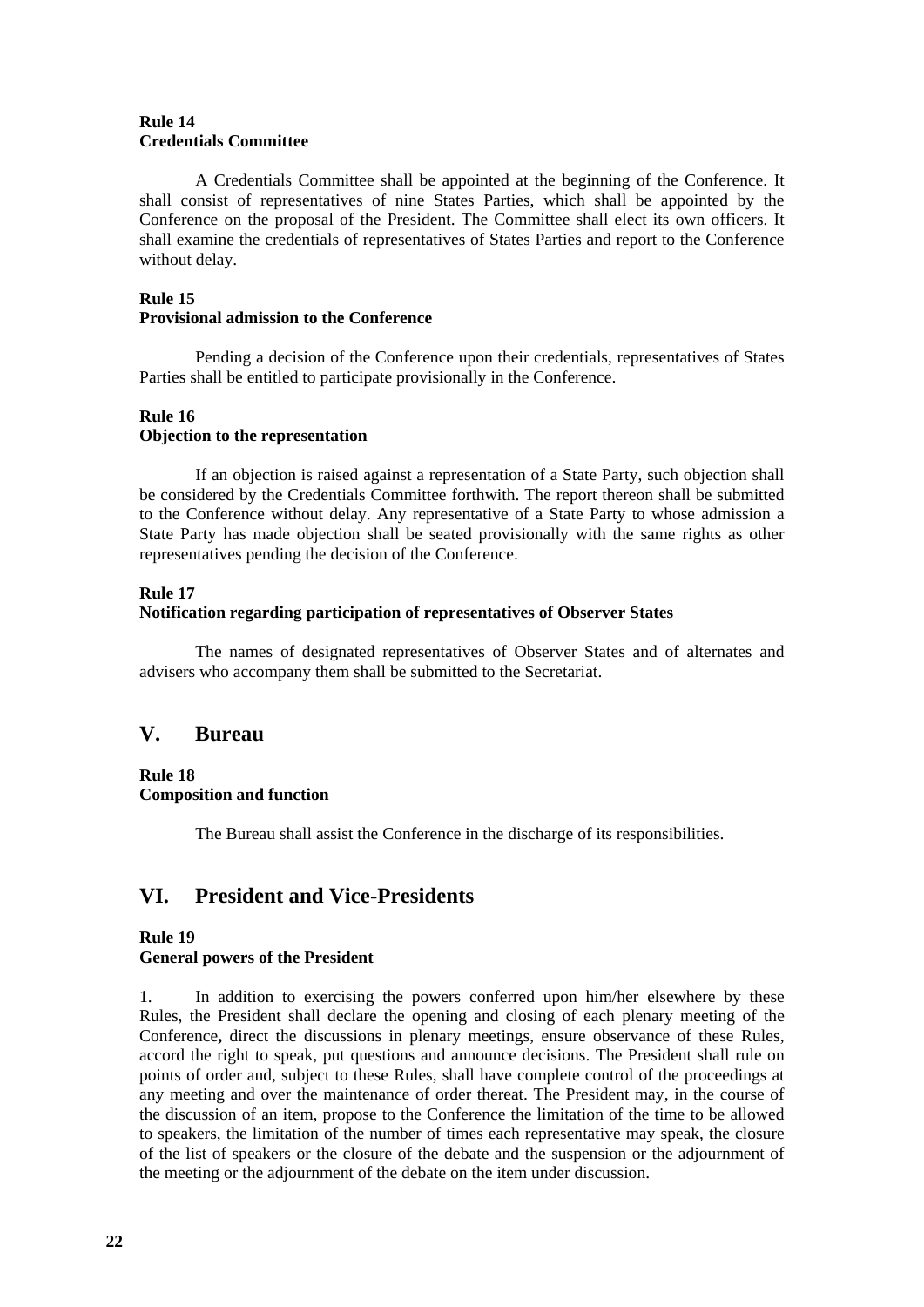2. The President, in the exercise of his/her functions, remains under the authority of the Conference.

## **Rule 20 Voting rights of the President**

 The President, or a Vice-President acting as President, shall not vote but shall designate another member of his/her delegation to vote in his/her place.

#### **Rule 21 Acting President**

1. If the President finds it necessary to be absent during a meeting or any part thereof, he/she shall designate one of the Vice-Presidents to take his/her place.

2. A Vice-President acting as President shall have the same powers and duties as the President.

## **Rule 22 Replacement of the President**

 If the President is unable to perform his/her functions, a new President shall be elected for the rest of the Conference.

## **VII. Participation of the President of the Court, the Prosecutor and the Registrar**

## **Rule 23 Participation**

 The President of the Court, the Prosecutor and the Registrar or their representatives may participate, as appropriate, in meetings of the Conference and the Bureau in accordance with the provisions of these Rules and may make oral or written statements and provide information on any question under consideration.

## **VIII. Participation of the United Nations**

## **Rule 24 Participation of the United Nations**

1. The United Nations shall have a standing invitation to participate, without the right to vote, in the work and deliberations of the Conference.

2. When issues of interest to the United Nations are taken up by subsidiary bodies, the Secretary-General, if he/she so desires, or his/her representative, may participate in the work and deliberations of such subsidiary bodies. The Secretary-General or his**/**her representative may make statements, in oral or written form, in the deliberations.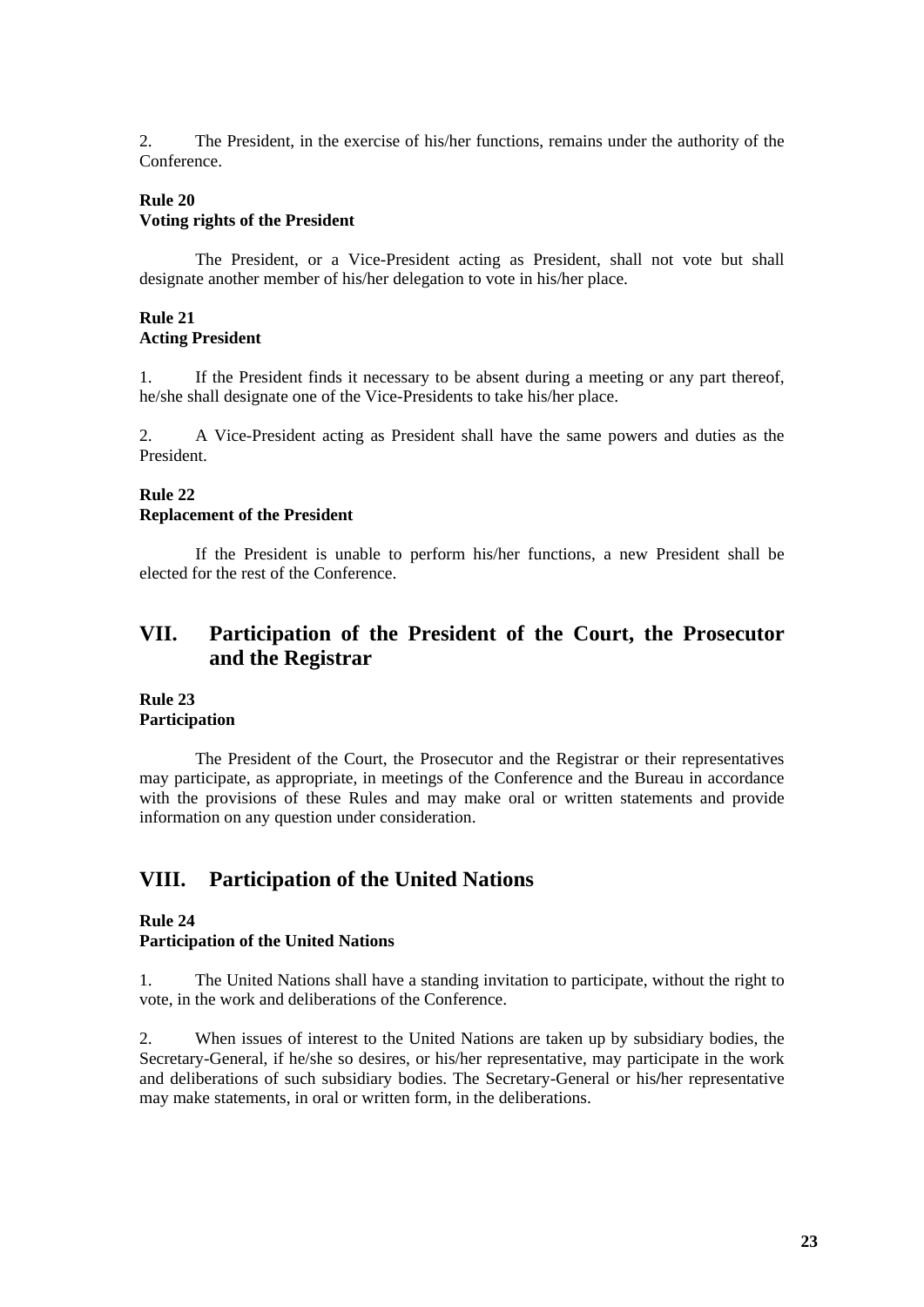## **Rule 25 Participation of the Secretary-General**

 The Secretary-General of the United Nations may participate in meetings of the Conference and the Bureau. He/She may also designate a member of the United Nations Secretariat to participate on his/her behalf. He/She may make oral or written statements concerning any question under consideration by the Conference which pertains to United Nations activities and provide information as appropriate.

## **IX. Secretariat**

## **Rule 26 Duties of the Secretariat**

 The Secretariat shall receive, translate, reproduce and distribute documents, reports and decisions of the Conference, the Bureau and any subsidiary bodies that may be established by the Conference; interpret speeches made at the meetings; prepare, print and circulate, if so decided by the Conference or the Bureau, the records of the session; have the custody and proper preservation of the documents in the archives; distribute all documents of the Conference and the Bureau; and, generally, perform all other work which the Conference or the Bureau may require.

## **X. Languages**

## **Rule 27 Official and working languages**

 Arabic, Chinese, English, French, Russian and Spanish, which are both the official and working languages of the General Assembly of the United Nations, shall be the official and working languages of the Conference (hereinafter "languages of the Conference").

#### **Rule 28 Interpretation**

1. Speeches made in an official and working language of the Conference shall be interpreted into the other languages of the Conference.

2. Any representative may make a speech in a language other than the languages of the Conference. In that case the representative shall provide for interpretation into one of the languages of the Conference. Interpretation into the other languages of the Conference by the interpreters of the Secretariat may be based on the interpretation given in the first such language.

## **Rule 29**

### **Languages of decisions and other documents**

 All decisions and other official documents shall be published in all languages of the Conference.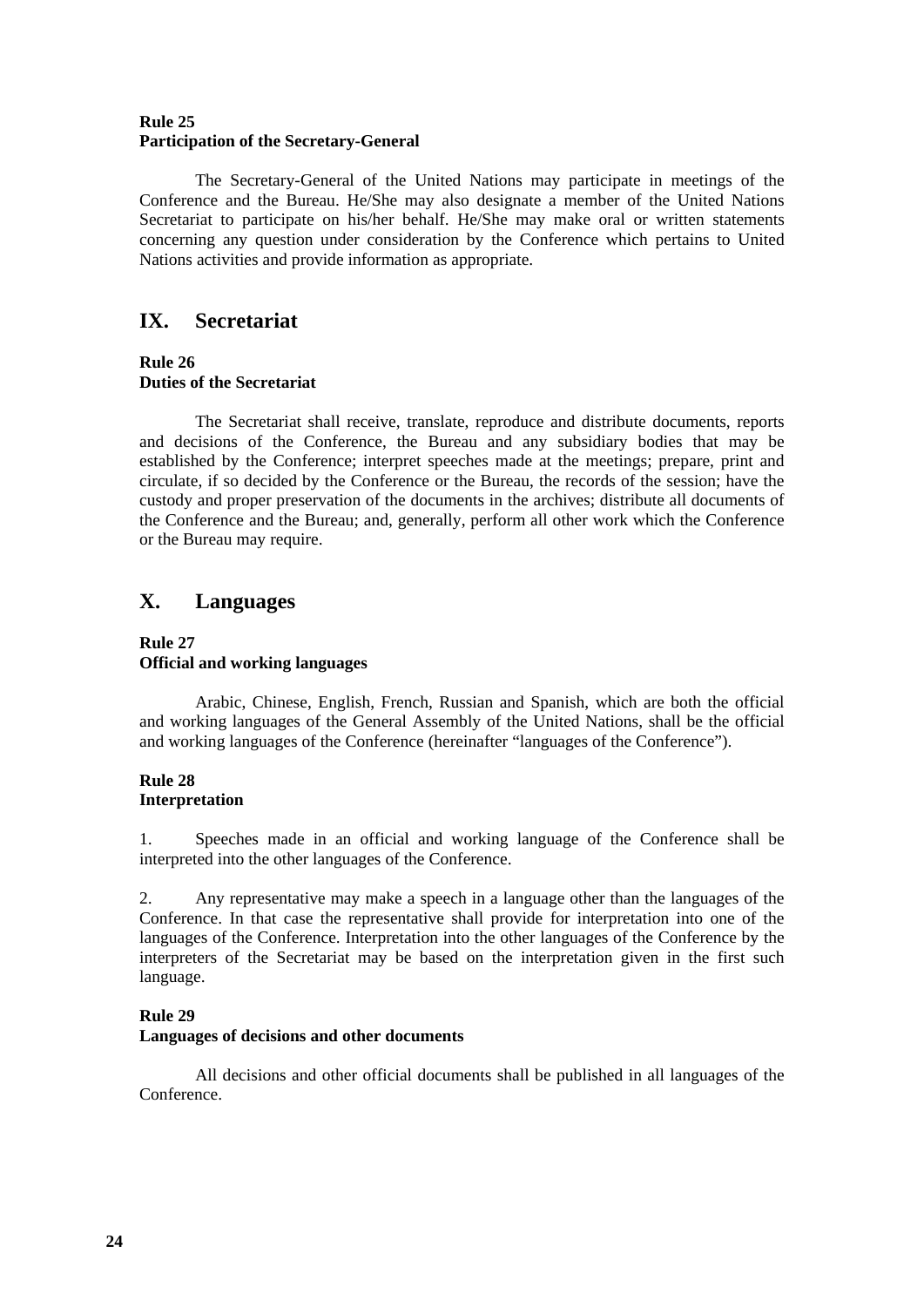## **XI. Records**

### **Rule 30 Sound recordings**

 The Secretariat shall make and keep sound recordings of meetings of the Conference and the Bureau and, when so decided, of any subsidiary body.

## **XII. Public and private meetings**

### **Rule 31 General principles**

1. The meetings of the Conference shall be held in public unless the Conference decides that exceptional circumstances require that the meetings be held in private.

2. As a general rule, meetings of the Bureau and of subsidiary bodies with limited membership shall be held in private unless the body concerned decides otherwise.

3. Meetings of subsidiary bodies with general membership shall be held in public unless the body concerned decides otherwise.

4. Decisions of the Conference and the Bureau taken at a private meeting shall be announced at the following public meeting. At the close of a private meeting of the Bureau or of any subsidiary body, the President or the presiding officer may issue a communiqué through the Secretariat.

## **XIII. Minute of silent prayer or meditation**

### **Rule 32**

### **Invitation to silent prayer or meditation**

 Immediately after the opening of the first plenary meeting and immediately preceding the closing of the final plenary meeting, the President shall invite the representatives to observe one minute of silence dedicated to prayer or meditation.

## **XIV. Conduct of business**

#### **Rule 33 Quorum**

1. The President may declare a meeting open and permit the debate to proceed when at least one third of the States Parties participating in the Conference are present.

2. The presence of an absolute majority of the States Parties constitutes the quorum for voting on matters of substance.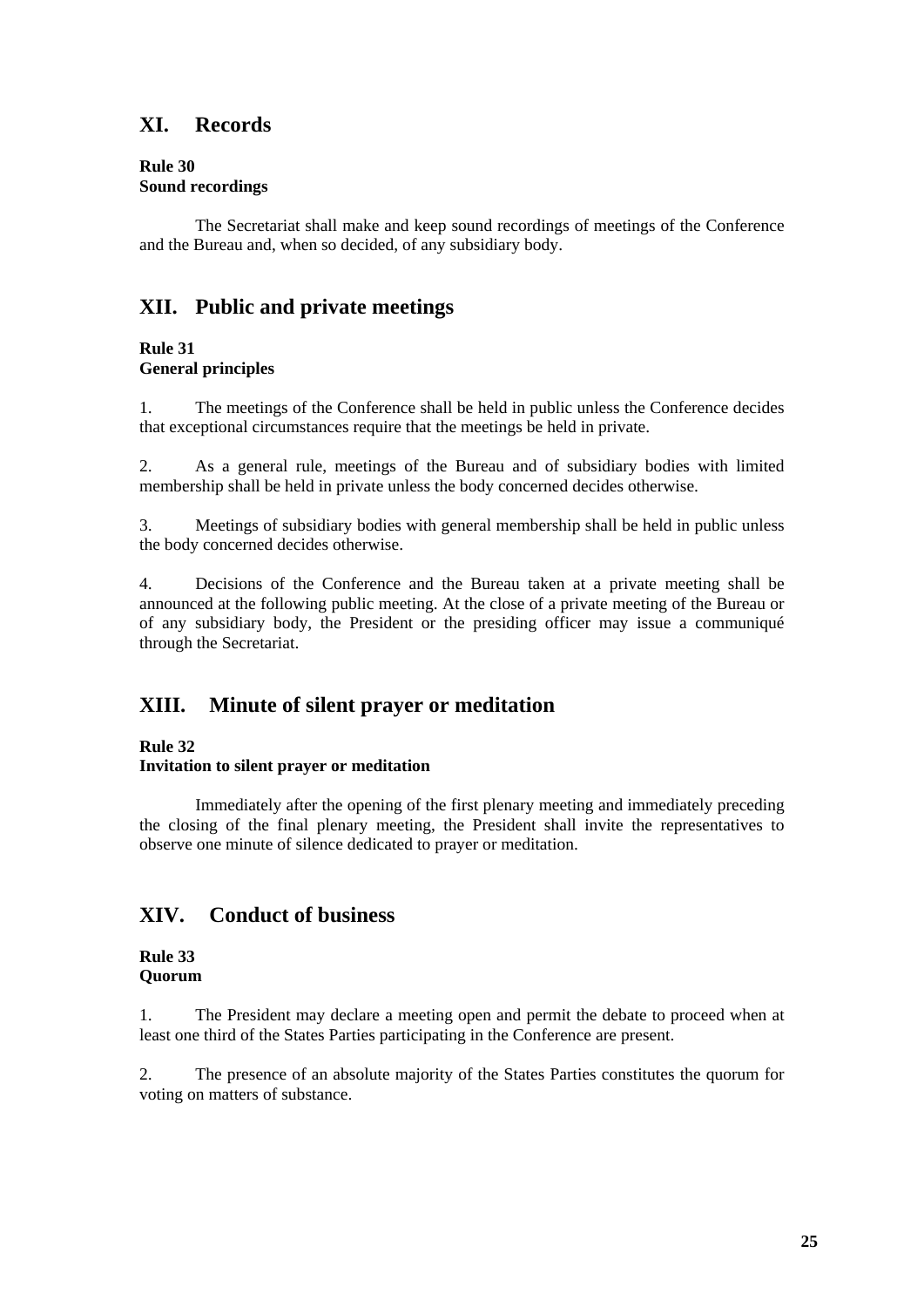#### **Rule 34 Speeches**

 No representative may address the Conference without having previously obtained the permission of the President. The President shall call upon speakers in the order in which they signify their desire to speak. The President may call a speaker to order if his/her remarks are not relevant to the question under consideration.

#### **Rule 35 Precedence**

 The Presiding Officer of a subsidiary body may be given precedence for the purpose of explaining the conclusions arrived at by that organ.

#### **Rule 36**

### **Statements by the President of the Court, the Prosecutor and the Registrar**

 The President of the Court, the Prosecutor and the Registrar or their representatives may make either written or oral statements to the Conference or the Bureau on any question under their consideration.

#### **Rule 37**

#### **Statements by the Secretariat**

 The chief officer of the Secretariat, or a member of the Secretariat designated by him/her as his/her representative, may make either oral or written statements to the Conference concerning any question under consideration by it.

#### **Rule 38 Points of order**

 During the discussion of any matter, a representative of a State Party may rise to a point of order, and the point of order shall be immediately decided by the President in accordance with these Rules. A representative of a State Party may appeal against the ruling of the President. The appeal shall be immediately put to the vote, and the President's ruling shall stand unless overruled by a majority of the States Parties present and voting. A representative rising to a point of order may not speak on the substance of the question under consideration.

#### **Rule 39 Time limit on speeches**

 The Conference may limit the time to be allowed to each speaker and the number of times each representative may speak on any question. Before a decision is taken, two representatives of States Parties may speak in favour of, and two against, a proposal to set such limits. When the debate is limited and a representative exceeds his/her allotted time, the President shall call him/her to order without delay.

## **Rule 40**

#### **Closing of list of speakers and right of reply**

 During the course of a debate, the President may announce the list of speakers and, with the consent of the Conference, declare the list closed. The President may, however, accord the right of reply to a representative if a speech delivered after he/she has declared the list closed makes this desirable.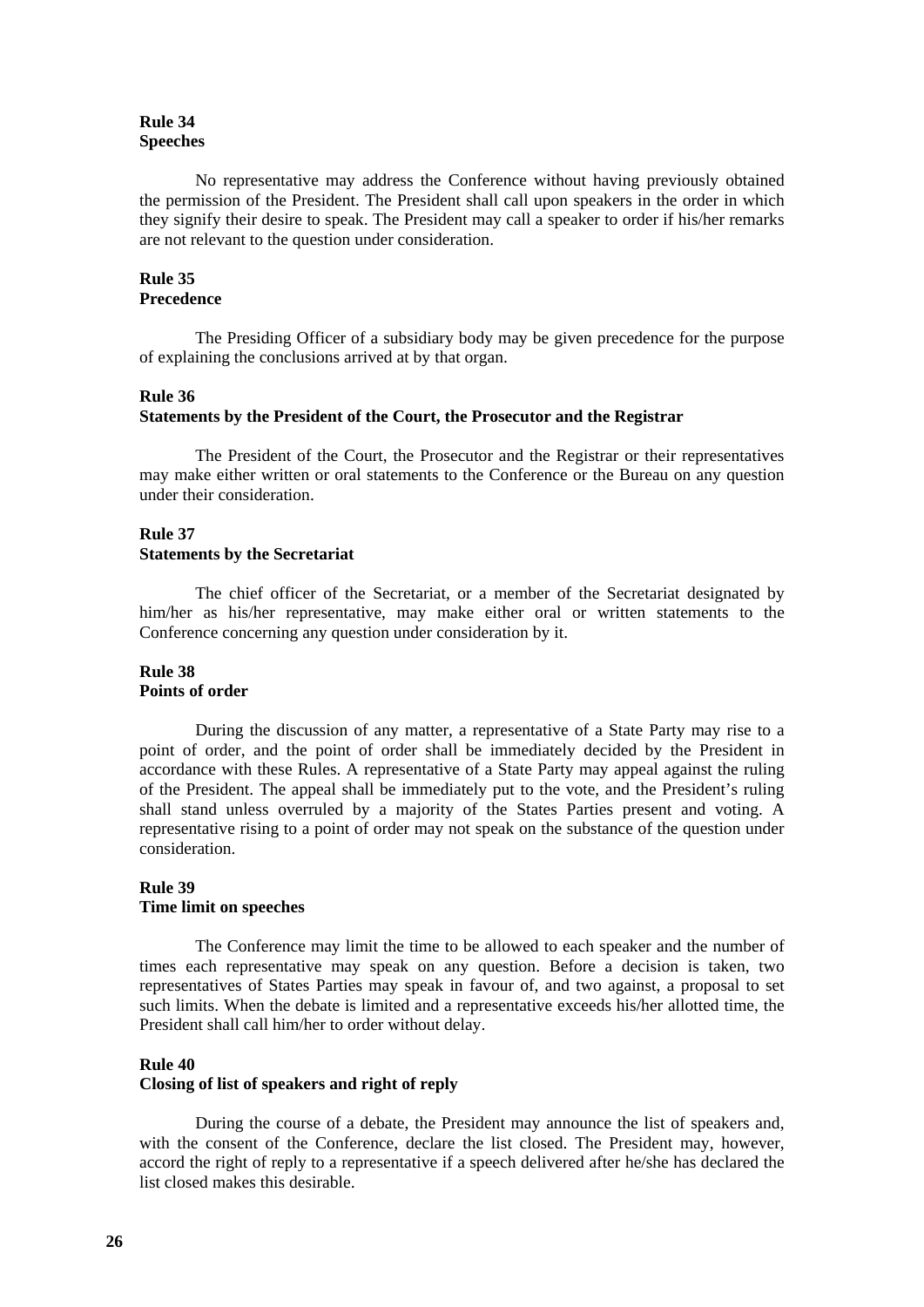## **Rule 41 Adjournment of debate**

 During the discussion of any matter, a representative of a State Party may move the adjournment of the debate on the item under discussion. In addition to the proposer of the motion, two representatives of States Parties may speak in favour of, and two against, the motion, after which the motion shall be immediately put to the vote. The President may limit the time to be allowed to speakers under this rule.

#### **Rule 42 Closure of debate**

 A representative of a State Party may at any time move the closure of the debate on the question under discussion, whether or not any other representative has signified his/her wish to speak. Permission to speak on the motion shall be accorded only to two representatives of States Parties opposing the closure, after which the motion shall be immediately put to the vote. If the Conference is in favour of the closure, the President shall declare the closure of the debate. The President may limit the time to be allowed to speakers under this rule.

### **Rule 43**

### **Suspension or adjournment of the meeting**

 During the discussion of any matter, a representative of a State Party may move the suspension or the adjournment of the meeting. Such motion shall not be debated, but shall be immediately put to the vote. The President may limit the time to be allowed to the speakers moving the suspension or adjournment of the meeting.

## **Rule 44 Order of procedural motions**

 Subject to rule 37, the following motions shall have precedence in the following order over all other proposals or motions before the meeting:

- (a) To suspend the meeting;
- (b) To adjourn the meeting;
- (c) To adjourn the debate on the question under discussion;
- (d) To close the debate on the question under discussion.

## **Rule 45**

### **Proposals and amendments**

 Proposals and amendments shall normally be submitted in writing to the Secretariat, which shall circulate copies to the delegations. As a general rule, no proposal shall be discussed or put to the vote at any meeting unless copies of it have been circulated to all delegations in all languages of the Conference not later than the day preceding the meeting. The President may, however, permit the discussion and consideration of amendments, or of motions as to procedure, even though such amendments and motions have not been circulated or have only been circulated the same day.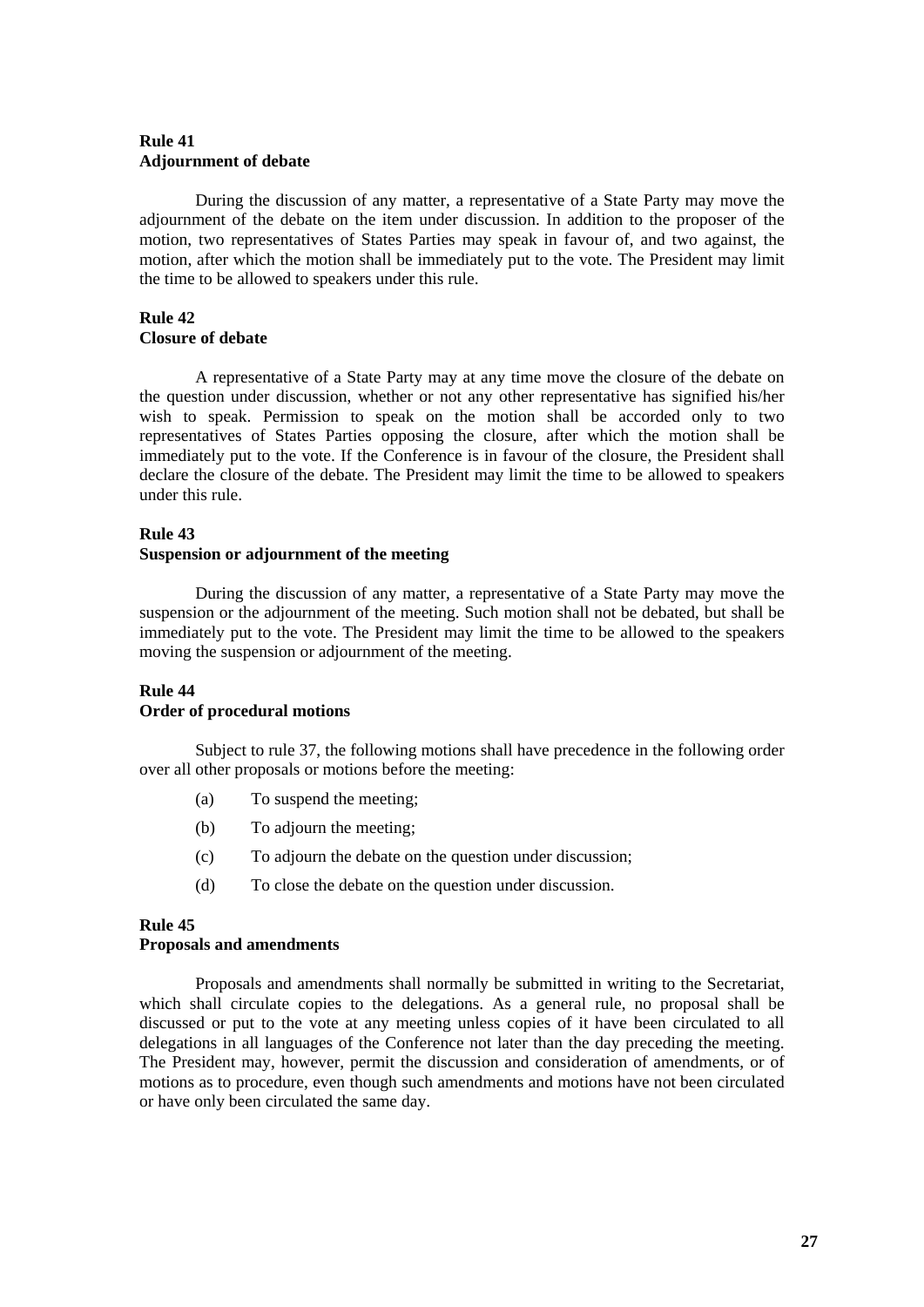## **Rule 46 Decisions on competence**

 Subject to rule 44, any motion by a State Party calling for a decision on the competence of the Conference to adopt a proposal submitted to it shall be put to the vote before a decision is taken on the proposal in question.

## **Rule 47 Withdrawal of motions**

 A motion may be withdrawn by its proposer at any time before voting on it has commenced, provided that the motion has not been amended. A motion thus withdrawn may be reintroduced by a representative of any State Party.

## **Rule 48**

## **Reconsideration of proposals**

 When a proposal has been adopted or rejected, it may not be reconsidered at the same Conference unless the Conference, by a two-thirds majority of the States Parties present and voting, so decides. Permission to speak on a motion to reconsider shall be accorded only to two representatives of States Parties opposing the motion, after which it shall be immediately put to the vote.

## **XV. Amendments to the Statute**

## **Rule 49**

## **Consideration and adoption of amendments to the Statute**

1. The Conference may only consider amendments to the Statute presented in accordance with articles 121 and 122 of the Statute.

2. Amendments to the Statute, proposed pursuant to articles 121, paragraph 1 and article 122, paragraph 1, of the Statute on which consensus cannot be reached shall be adopted by the Conference, by a two-thirds majority of States Parties.

## **XVI. Decision-making**

#### **Rule 50 Voting rights**

 Subject to article 112, paragraph 8, of the Statute, each State Party shall have one vote.

#### **Rule 51 Consensus**

 Every effort shall be made to reach decisions in the Conference and in the Bureau by consensus. If consensus cannot be reached, decisions shall be taken by vote.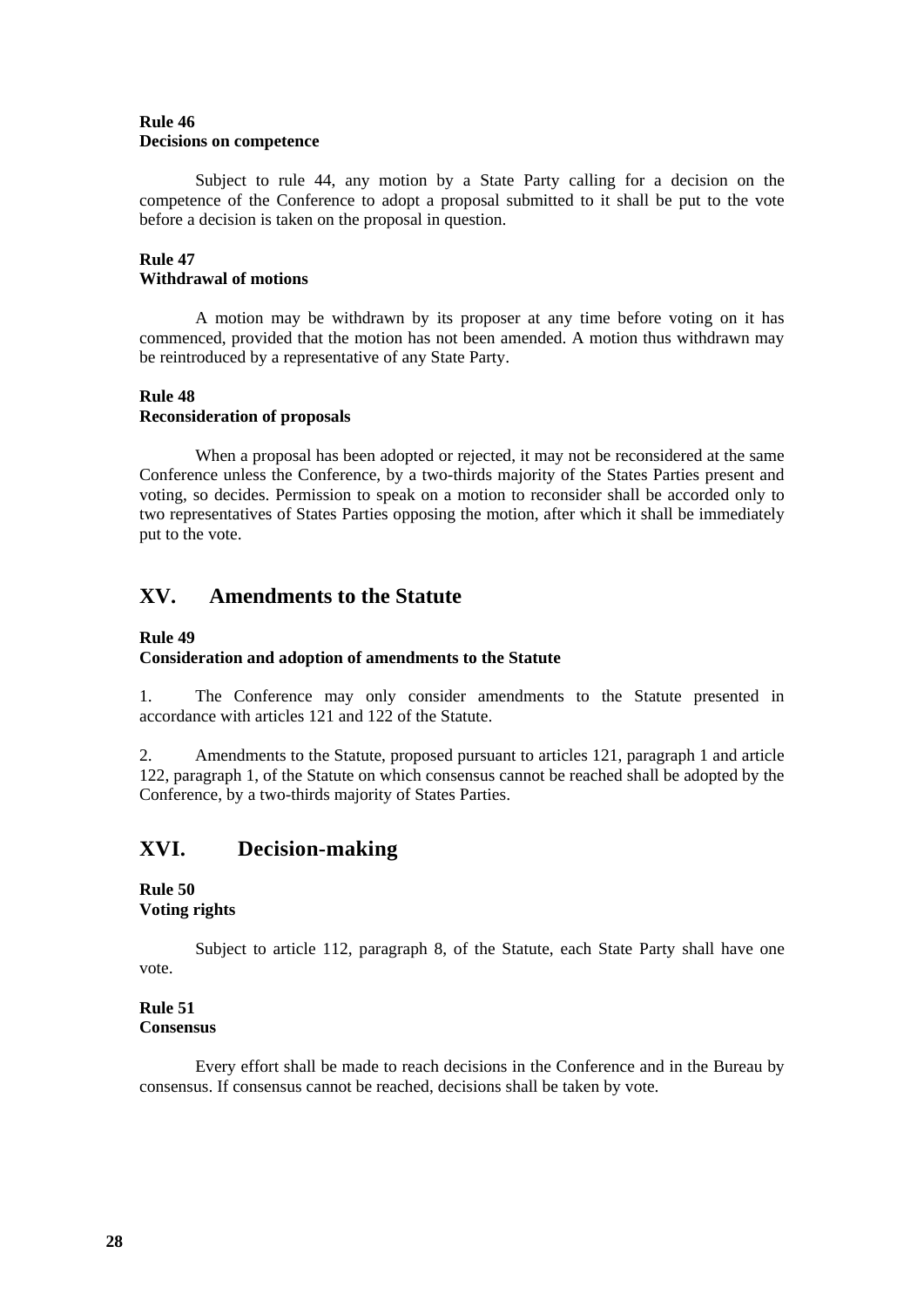## **Rule 52 Consideration of financial implications**

 Before the Conference takes a decision having financial implications, it shall receive and consider a report on such implications from the Secretariat or from the Registrar, as appropriate according to the subject matter, for decisions having financial or administrative implications relating to the Court.

### **Rule 53 Decisions on matters of substance**

 Subject to rule 51, and except as otherwise provided in the Statute and as reflected in these Rules, decisions on matters of substance must be approved by a two-thirds majority of States Parties present and voting.

## **Rule 54 Decisions on matters of procedure**

1. Subject to rule 51 and except as otherwise provided in the Statute and as reflected in these Rules, decisions on matters of procedure shall be taken by a simple majority of States Parties present and voting.

2. If the question arises whether a matter is one of procedure or of substance, the President shall rule on the question. An appeal against this ruling shall immediately be put to the vote and the President's ruling shall stand unless the appeal is approved by a simple majority of the States Parties present and voting.

## **Rule 55**

### **Decisions on amendments to proposals relating to matters of substance**

 Decisions on amendments to proposals relating to matters of substance, and on parts of such proposals put to the vote separately, shall be made by a two-thirds majority of the States Parties present and voting.

## **Rule 56**

## **Meaning of the phrase "States Parties present and voting"**

 For the purposes of these Rules, the phrase "States Parties present and voting" means States Parties present and casting an affirmative or negative vote. States Parties which abstain from the voting shall be considered as not voting.

## **Rule 57 Method of voting**

1. The Conference shall, in the absence of mechanical or electronic means for voting, vote by show of hands or by standing, but a representative of any State Party may request a roll-call. The roll-call shall be taken in the English alphabetical order of the names of the States Parties, beginning with the State Party whose name is drawn by lot by the President. The name of each State Party shall be called in any roll-call, and its representative shall reply "yes", "no" or "abstention". The result of the voting shall be inserted in the records in the English alphabetical order of the names of the States Parties.

2. When the Conference votes by mechanical or electronic means, a non-recorded vote shall replace a vote by show of hands or by standing and a recorded vote shall replace a rollcall vote. A representative of a State Party may request a recorded vote. In the case of a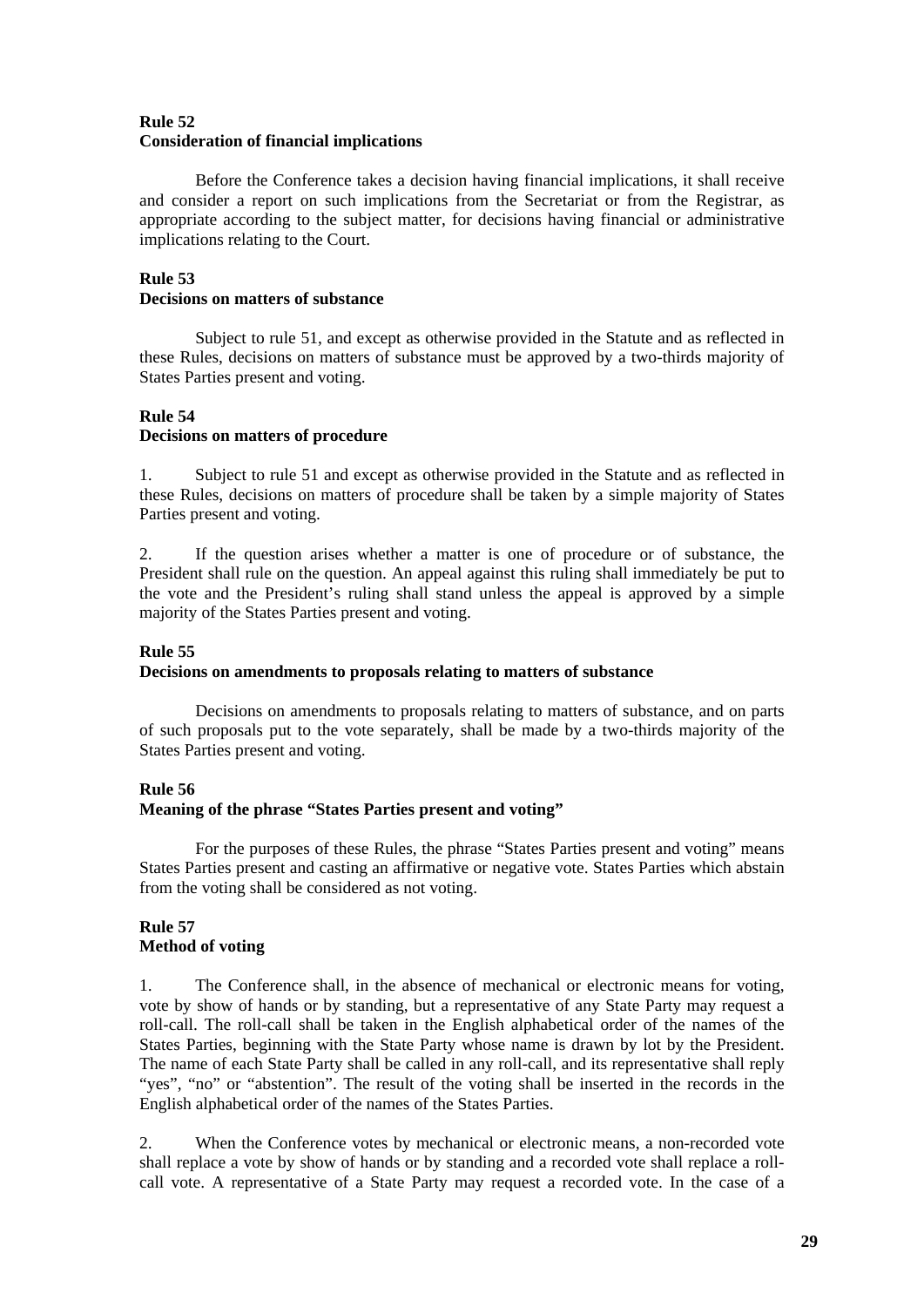recorded vote, the Conference shall, unless a representative of a State Party requests otherwise, dispense with the procedure of calling out the names of the States Parties; nevertheless, the result of the voting shall be inserted in the record in the same manner as that of a roll-call vote.

## **Rule 58 Conduct during voting**

 After the President has announced the commencement of voting, no representative of a State Party may interrupt the voting, except that representatives of States Parties may interrupt on a point of order in connection with the actual conduct of the voting.

### **Rule 59 Explanation of vote**

 Representatives of States Parties may make brief statements consisting solely of explanations of their votes before the voting has commenced or after the voting has been completed. The representative of a State Party sponsoring a proposal or motion shall not speak in explanation of vote thereon, except if it has been amended. The President may limit the time to be allowed for such explanations.

#### **Rule 60**

#### **Division of proposals and amendments**

 A representative of a State Party may move that parts of a proposal or of an amendment be voted on separately. If objection is made to the request for division, the motion for division shall be voted upon. Permission to speak on the motion for division shall be given only to two speakers in favour and two speakers against. If the motion for division is carried, those parts of the proposal or of an amendment which are approved shall then be put to the vote as a whole. If all operative parts of the proposal or of the amendment have been rejected, the proposal or the amendment shall be considered to have been rejected as a whole.

#### **Rule 61**

#### **Order of voting on amendments**

 When an amendment is moved to a proposal, the amendment shall be voted on first. When two or more amendments are moved to a proposal, the Conference shall first vote on the amendment furthest removed in substance from the original proposal and then on the amendment next furthest removed therefrom, and so on until all the amendments have been put to the vote. Where, however, the adoption of one amendment necessarily implies the rejection of another amendment, the latter amendment shall not be put to the vote. If one or more amendments are adopted, the amended proposal shall then be voted upon. A motion is considered an amendment to a proposal if it merely adds to, deletes from or revises part of the proposal.

## **Rule 62**

### **Order of voting on proposals**

 If two or more proposals relate to the same question, the Conference shall, unless it decides otherwise, vote on the proposals in the order in which they have been submitted. The Conference may, after each vote on a proposal, decide whether to vote on the next proposal.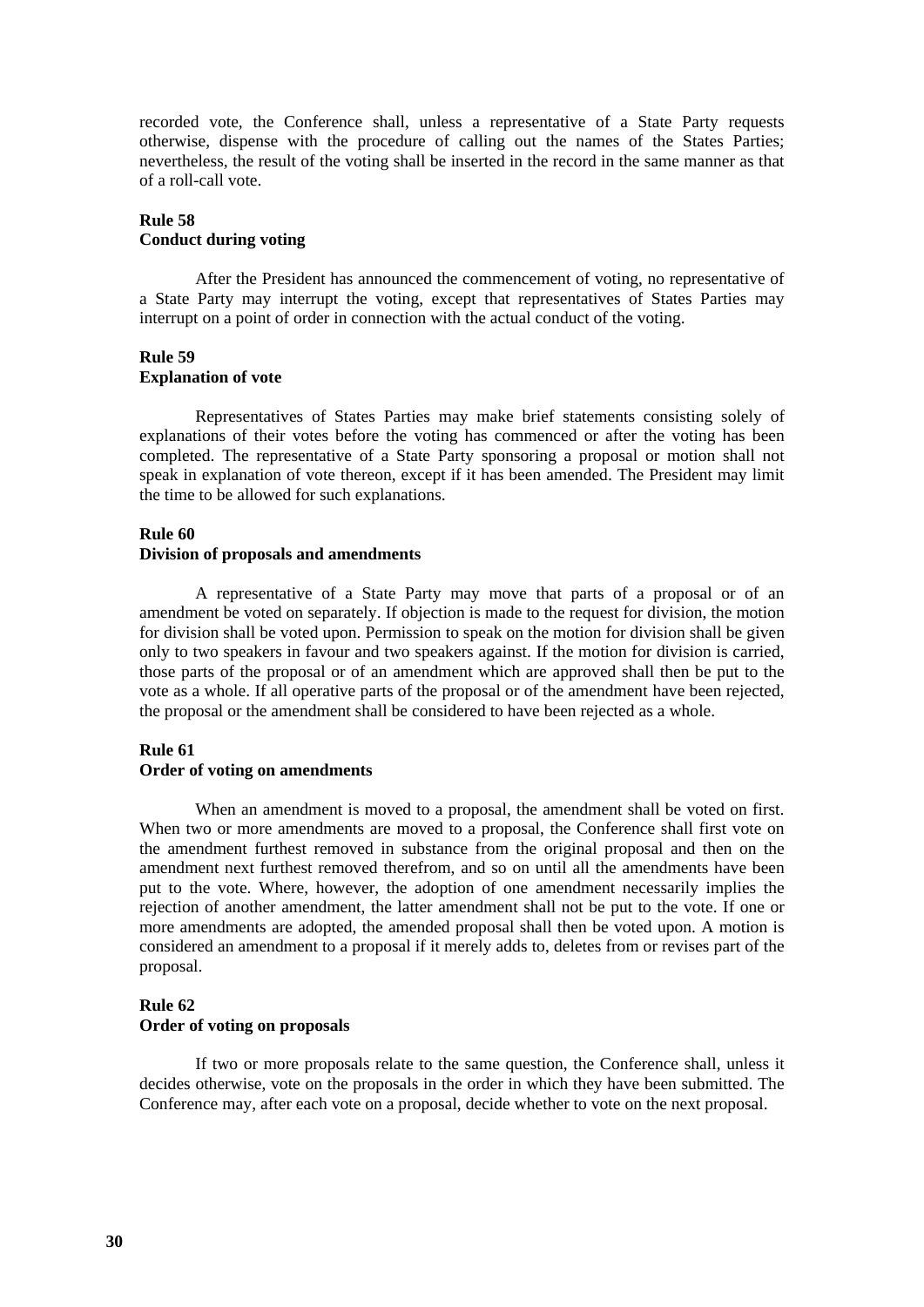## **Rule 63 Equally divided votes**

 If a vote is equally divided on matters other than elections, the proposal or motion shall be regarded as rejected.

#### **Rule 64**

### **Elections of officers of the Conference**

All elections of officers of the Conference shall be held by secret ballot unless, in the absence of any objection, the Conference decides to proceed without taking a ballot on an agreed candidate or slate.

#### **Rule 65**

#### **Restricted balloting for one elective place**

When only one person or State Party is to be elected and no candidate obtains in the first ballot the majority required, a second ballot shall be taken, which shall be restricted to the two candidates obtaining the largest number of votes. If in the second ballot the votes are equally divided, and a majority is required, the President shall decide between the candidates by drawing lots. If a two-thirds majority is required, the balloting shall be continued until one candidate secures two thirds of the votes cast; provided that after the third inconclusive ballot, votes may be cast for any eligible person or State Party. If three such unrestricted ballots are inconclusive, the next three ballots shall be restricted to the two candidates who obtained the greatest number of votes in the third of the unrestricted ballots, and the following three ballots thereafter shall be unrestricted, and so on until a person or State Party is elected.

#### **Rule 66**

## **Restricted balloting for two or more elective places**

When two or more elective places are to be filled at one time under the same conditions, those candidates obtaining in the first ballot the majority required shall be elected. If the number of candidates obtaining such majority is less than the number of persons or States Parties to be elected, there shall be additional ballots to fill the remaining places, the voting being restricted to the candidates obtaining the greatest number of votes in the previous ballot to a number not more than twice the places remaining to be filled; provided that after the third inconclusive ballot, votes may be cast for any eligible person or State Party. If three such unrestricted ballots are inconclusive, the next three ballots shall be restricted to the candidates who obtained the greatest number of votes in the third of the unrestricted ballots, to a number not more than twice the places remaining to be filled, and the following three ballots thereafter shall be unrestricted, and so on until all the places have been filled.

## **XVII. Subsidiary bodies**

#### **Rule 67**

## **Establishment of subsidiary bodies**

The Conference may establish such subsidiary bodies as may be necessary.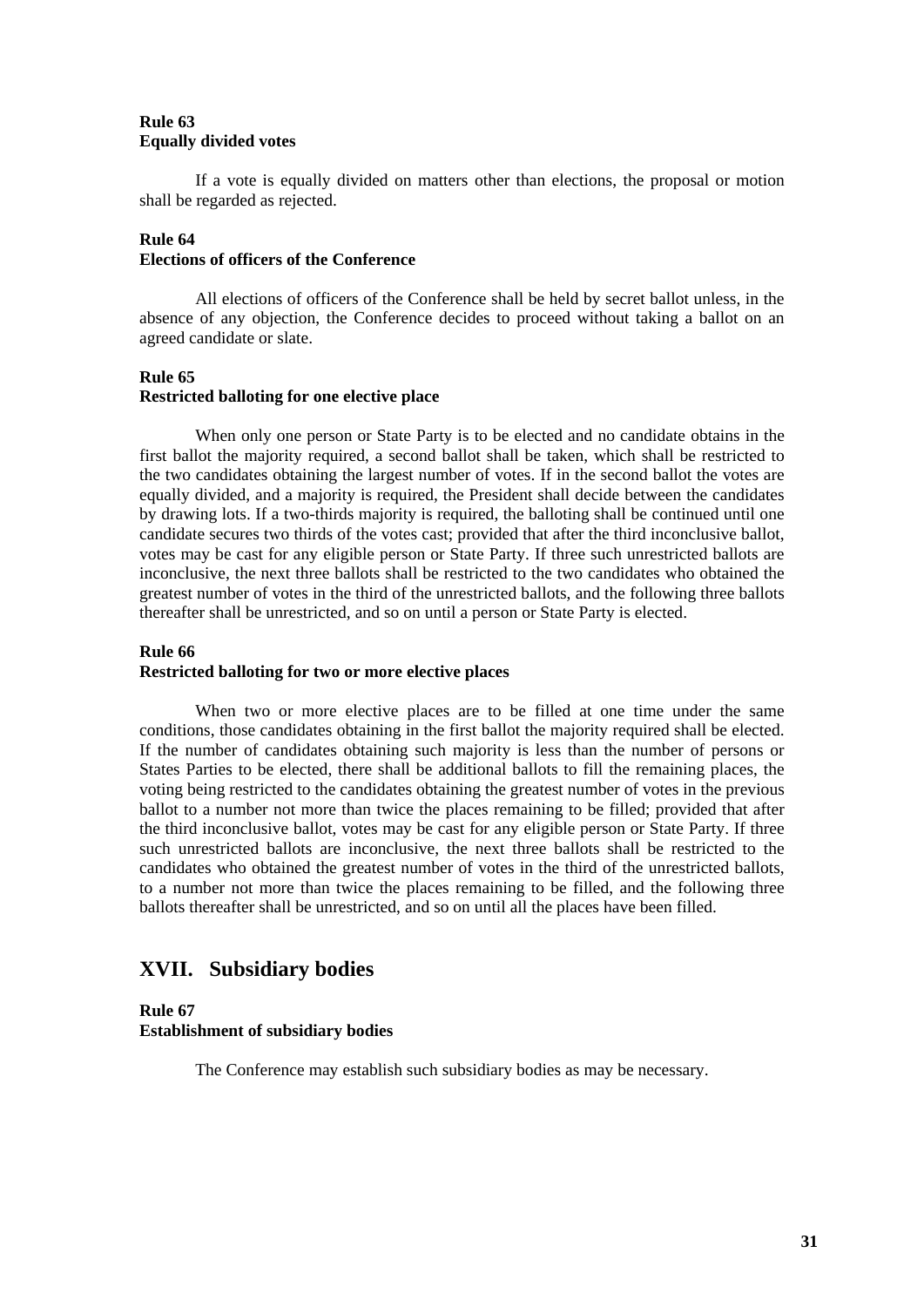## **Rule 68 Rules of procedure of subsidiary bodies**

 Unless otherwise decided by the Conference, these rules shall apply, mutatis mutandis, to the proceedings of subsidiary bodies, except that:

- (a) The presiding officer of a subsidiary body may exercise the right of vote;
- (b) The presence of representatives of a majority of the members of a subsidiary body shall be required for any decision to be taken.

## **XVIII. Participation of observers and other participants**

#### **Rule 69 Observers**

1. Representatives designated by entities, intergovernmental organizations and other entities that have received a standing invitation from the General Assembly of the United Nations pursuant to its relevant resolutions to participate, in the capacity of observers, in its sessions and work have the right to participate as observers, without the right to vote, in the deliberations of the Conference.

2. Representatives designated by regional intergovernmental organizations or other international bodies invited to the Rome Conference, accredited to the Preparatory Commission for the International Criminal Court or invited by the Assembly may participate as observers, without the right to vote, in the deliberations of the Conference.

3. The representatives referred to in paragraphs 1 and 2 above may also participate in the deliberations of subsidiary bodies under the conditions laid down in rule 31 of the present rules of procedure.

## **Rule 70 Other participants**

 Non-governmental organizations invited to the Rome Conference, registered to the Preparatory Commission for the International Criminal Court, or having consultative status with the Economic and Social Council of the United Nations whose activities are relevant to the activities of the Court and other non-governmental organizations invited by the Assembly may, through their designated representatives:

- (a) Attend meetings of the Conference and meetings of its subsidiary bodies under the conditions laid down in rule 31 of the present Rules of Procedure;
- (b) Receive copies of official documents;
- (c) Upon the invitation of the President and subject to the approval of the Conference, make oral statements through a limited number of representatives on questions relating to their activities at the opening and closing meetings of the Conference;
- (d) Make oral statements through a limited number of representatives on questions relating to their activities at the opening and closing meetings of subsidiary bodies, when the subsidiary body concerned deems it appropriate.